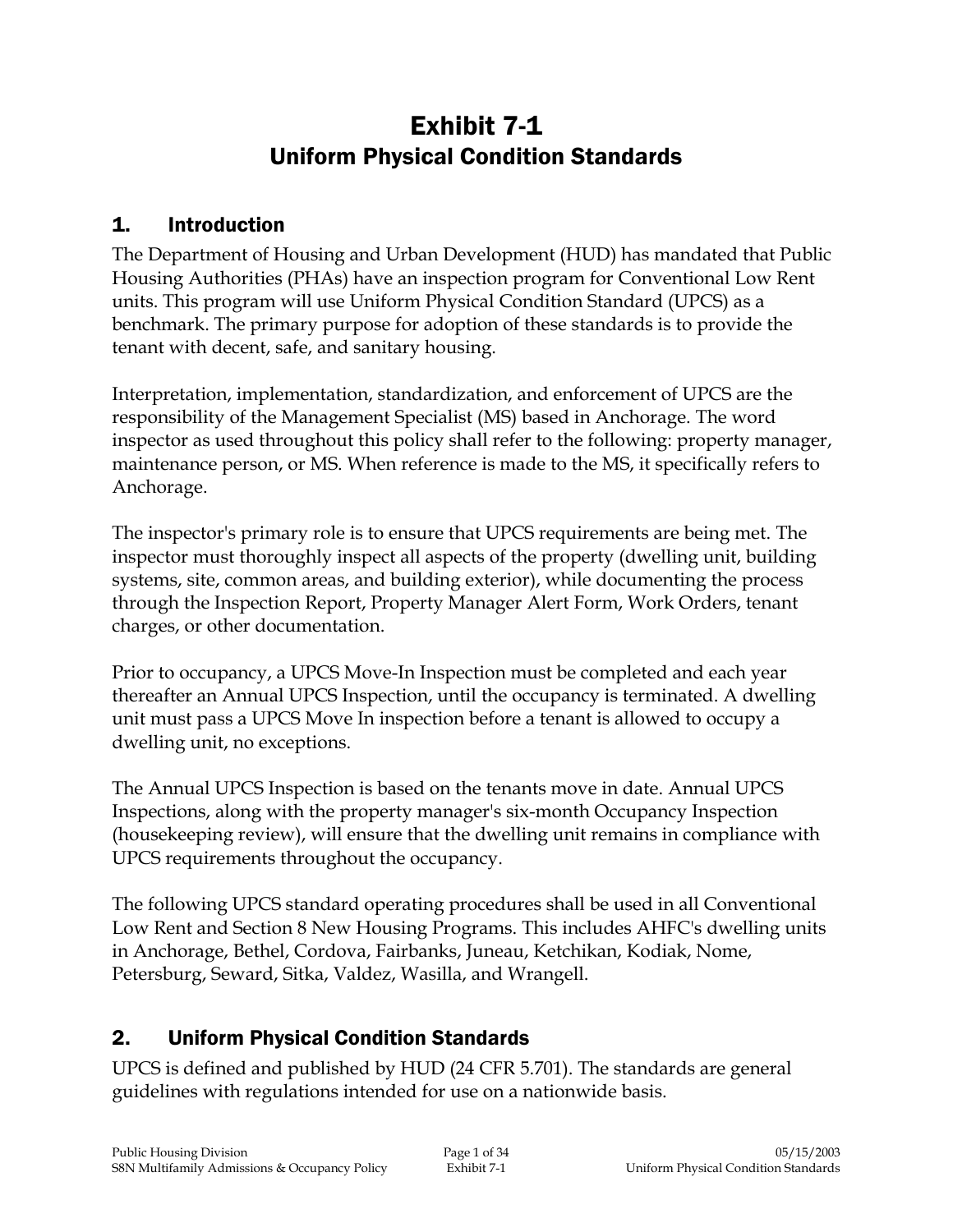The primary objective of these standards is to protect the tenant by assuring that a basic level of adequate housing is provided. UPCS requires that each dwelling unit and property meets 7 Performance Requirements. These include:

- 1. Site
- 2. Building Exterior
- 3. Building Systems
- 4. Dwelling Units
- 5. Common Areas
- 6. Health and Safety
- 7. Compliance with State and local Codes

Each Performance Requirement has an established acceptability criteria for determining the minimum acceptable conditions. However, these are loosely defined by HUD and are often open for interpretation. HUD and AHFC rely on the "good judgment" of the inspector.

The development of UPCS for AHFC's Housing Program is complicated due to the diversity of housing stock characteristics and geographic locations. Consideration has been taken to create a universal interpretation for all locations, while meeting HUD's Acceptability Criteria Standards for each Performance Requirement.

The Uniform Physical Condition Standards (UPCS) Flip-Field Guide and the Uniform Physical Condition Checklist are the reference materials to be used by all housing locations throughout the state. These items should be readily available to inspectors.

When situations arise where there is no clear interpretation from the above reference materials, the inspector should consult with their Supervisor for a solution.

Additionally, all sites, building exteriors, building systems, common areas, and units must meet the UPCS Standards listed below.

#### 2.A Site

#### 2.A.1. Fencing and Retaining Walls

- 1. Record damage to an interior fence gate, which renders a gate inoperable/ineffective or damage to a perimeter or a security fence gate that is still operational.
- 2. Record absence or damage to a perimeter or security gate which renders the gate inoperable/ineffective and potentially compromises safety and/or security.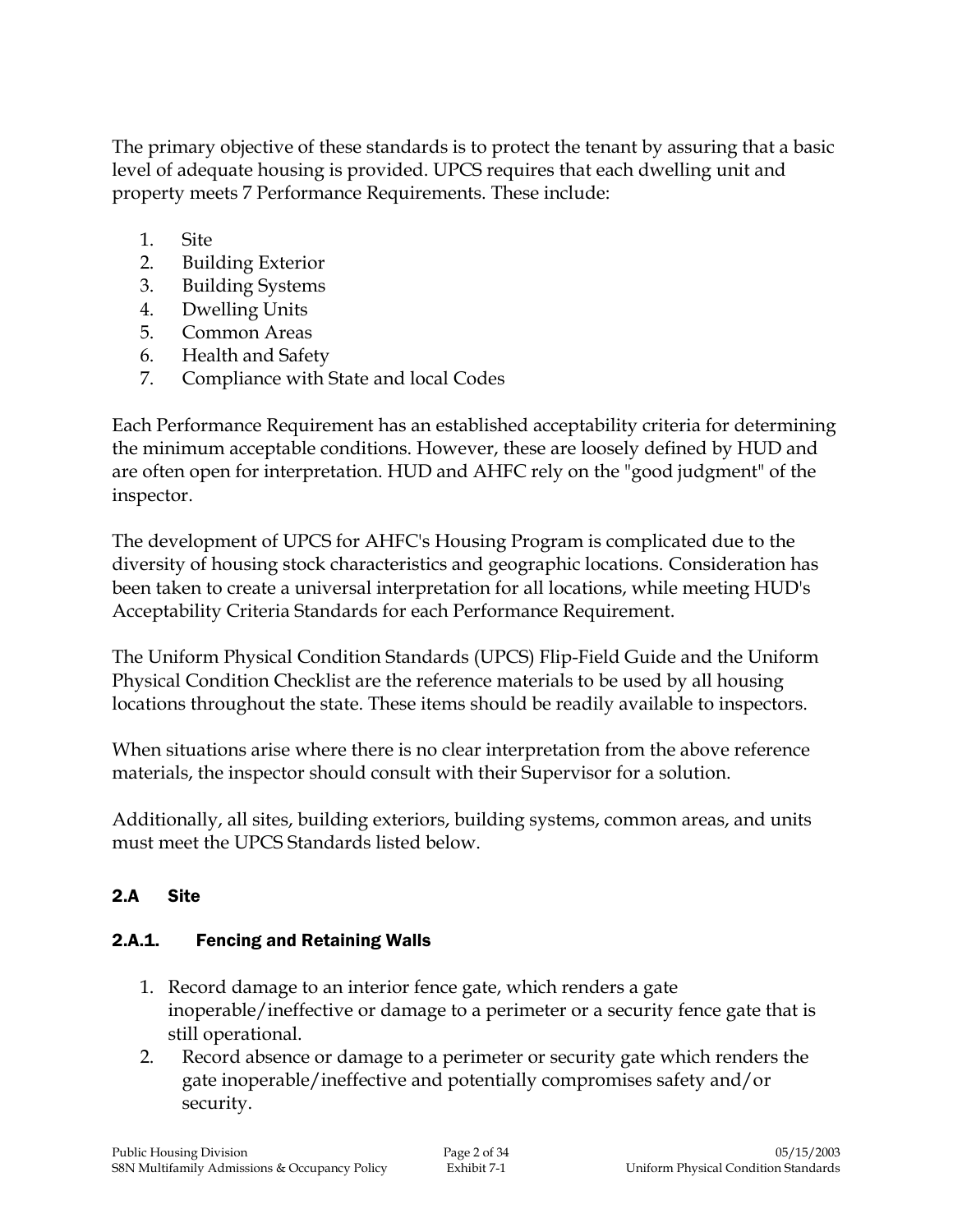- 3. Record if the structure (fence, retaining wall, or gate) is rusted, falling and/or leaning, deteriorated, uprooted presents threat to security and/or health and safety.
- 4. Record any openings or penetrations in fences or gates designed to keep intruders out or children in, which allows passage of animals and can pose a threat to the safety of children or does not present an obstacle against intrusion.
- 5. Record any missing sections of interior or exterior fencing and retaining walls.

### 2.A.2. Grounds

- 1. Record signs of erosion with includes visible collection of surface material, visible or potential failure of adjoining structures or systems, e.g., pipes, pavements, foundations, building, etc, or an area which creates an unsafe pedestrian condition and/or renders an area of the grounds unusable.
- 2. Record man-made sunken tracks/ruts or grooves/depressions and/or record as "Health & Safety" if they present a "Hazard."
- 3. Record plant life that has infiltrated unacceptable areas and/or has grown beyond established parameters. The vegetation is of such size or density as to make the visibility of hazards, such as broken glass, holes, etc., difficult. Plant life is in contact with an unintended surface, such as, buildings, gutters, walkways, roads, fences/walls, roofs, HVAC units, etc. vegetation is of such size or density that it obstructs intended walkways. Plants have rendered visible damage to component, area, or system of the property or have made them unusable.
- 4. Record accumulations of water and/or ice in a depressed area or has collected on the grounds for which ponding was not intended.

## 2.A.3. Light Fixtures & Light Bulbs

Record all broken and missing site lighting fixtures, and burned out bulbs. If a damaged fixture or fixtures presents a safety hazard, record manually as a health and safety concern.

#### 2.A.4. Mailboxes

Record all mailboxes that are missing, damaged but functional, and those that do not function properly.

## 2.A.5. Project Signs

Record all signs that are missing, damaged, deteriorated, or not legible.

## 2.A.6. Graffiti

Record visual observation of a crude (not recognizable as an art form), inscription or drawing scratched, painted or sprayed on a building surface, retaining wall, or fence so as to be seen by the public.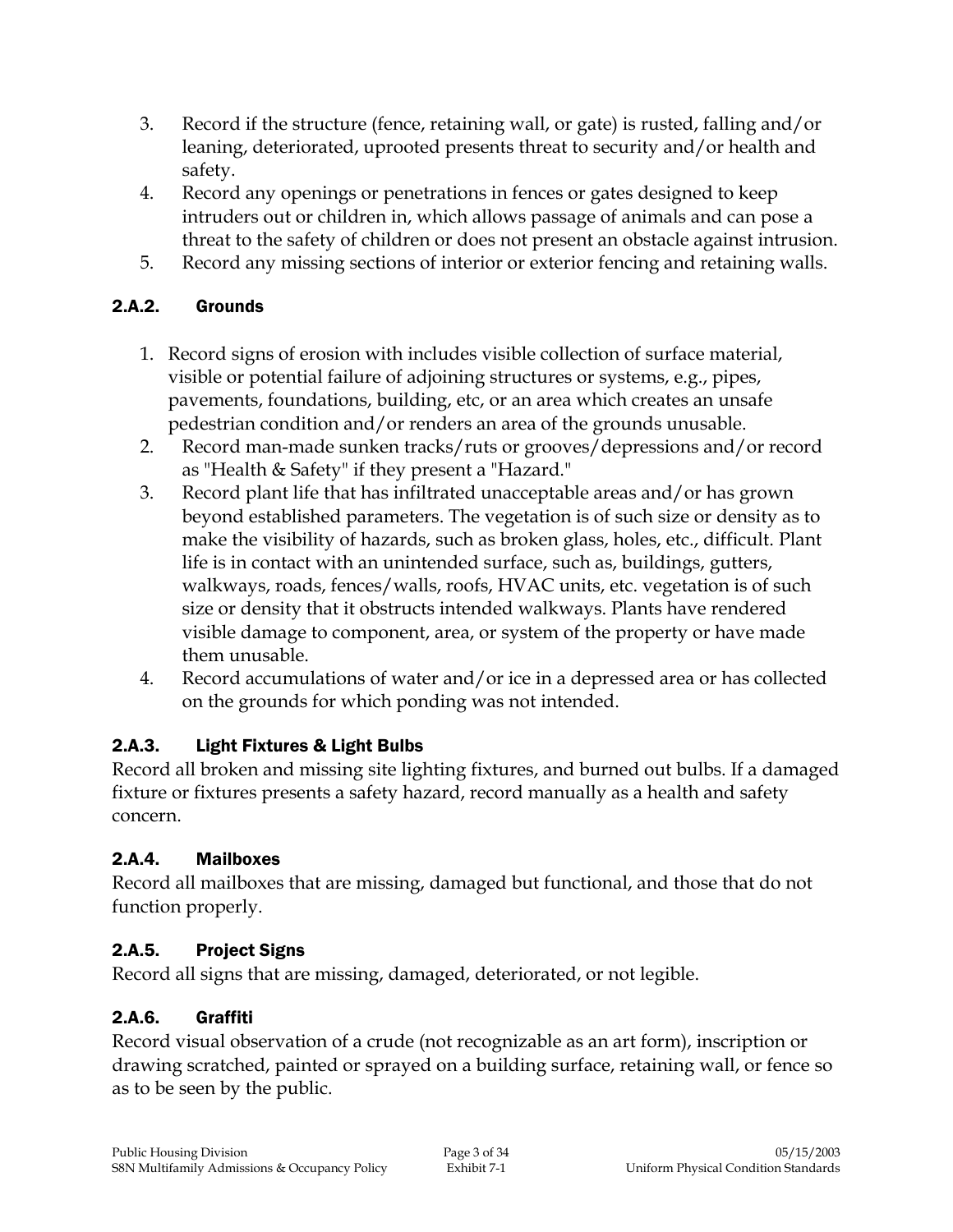### 2.A.7. Litter

Record excessive litter, objects, or trash as you would view a city park in America.

### 2.A.8. Parking Lots/Driveways/Roads

- 1. Record visible faults in the pavement, including longitudinal, lateral, alligator, etc. This does not include cracks from settlement/heaving. Record pavement that sinks and/or rises due to failure of subbase materials.
- 2. Record visible accumulation of water and/or ice collecting in a depression on an otherwise flat plane.
- 3. Record all holes resulting from road surface failure; or loose, freestanding aggregate material is observed resulting from deterioration.

### 2.A.9. Play Areas and Equipment

- 1. Record forcibly fractured into pieces or shattered, incomplete, inoperable, or missing equipment.
- 2. Record damage to play area caused by cracking, heaving, settling, ponding, potholes, loose materials, erosion, rutting, etc.

### 2.A.10. Refuse Disposal

Record when the trash/refuse site is broken or damaged including its walls and/or has insufficient capacity for the proper storage of refuse until disposal.

#### 2.A.11. Storm Drainage

Record when it is broken, or when partial or complete blockage by broken or collapsed pipe, infiltration of tree roots, accumulation of sediment, or other obstructions.

## 2.A.12. Walkways

- 1. Record visible faults in the pavement, including longitudinal, lateral, alligator, etc. Pavement that sinks and/or rises due to failure of subbase materials.
- 2. Record visible concrete or masonry walkway that is flaking, chipping or crumbling, possibly exposing underlying reinforcing material.

## 2.B Building Exterior

#### 2.B.1. Doors

1. Record any glass and/or compound/structure to support and hold glass or other materials within a frame that are missing or broken.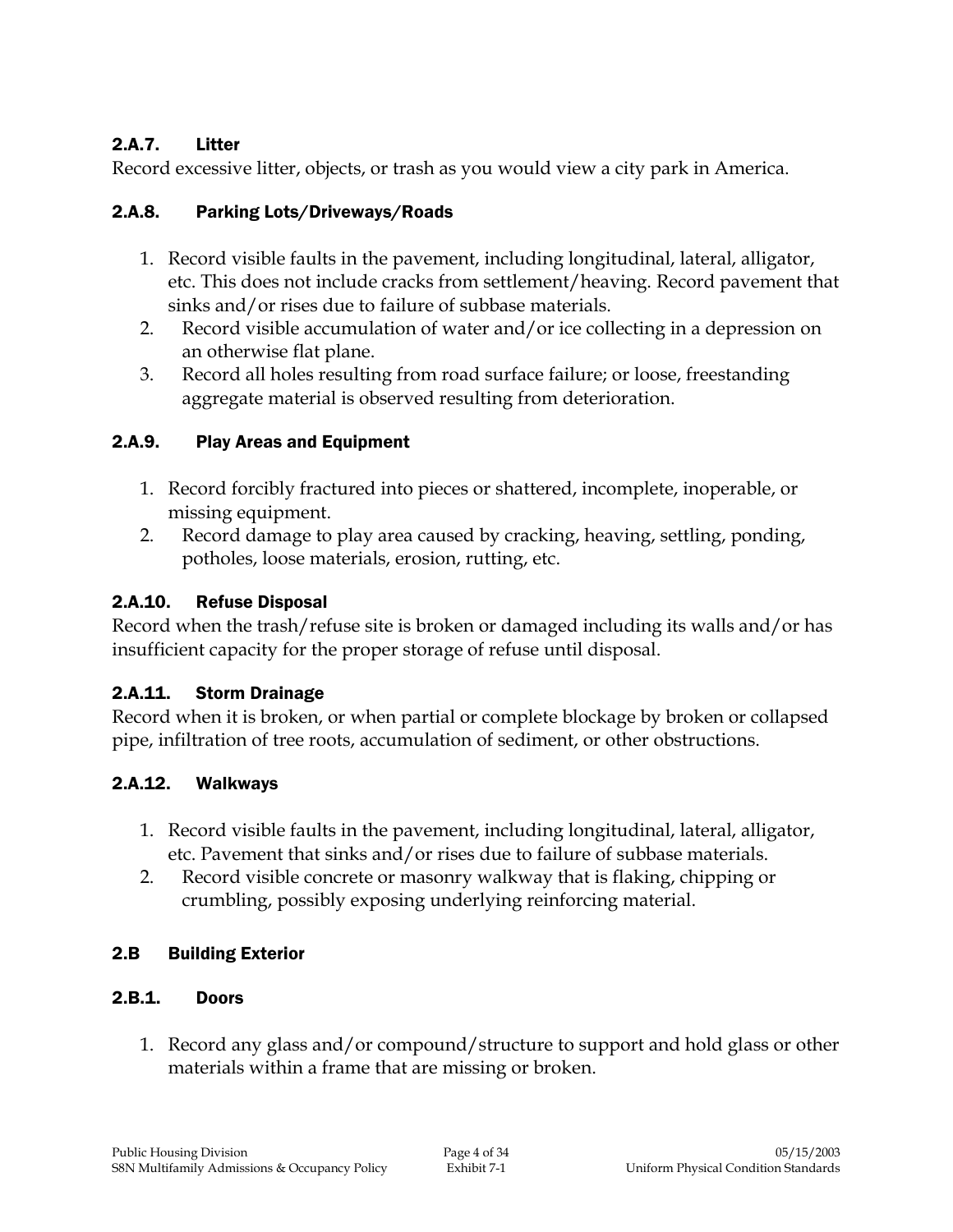- 2. Record any frame, header, jamb, threshold, lintels, or trim, is visibly warped, split, cracked, or broken in some matter. Damage to a door's hardware including locks, hinges, etc. should be recorded.
- 3. Record when attachments to a door to provide hinging, hanging, opening, closing, or security are damaged or missing. Includes locks, panic hardware, overhead door tracks, springs and pulleys, sliding door tracks and hangers, and door enclosures. Doors designed with locks, the locks must work. Doors designed without locks should not be recorded as defective for not having a lock.
- 4. Record damage to the door surface that may affect either the surface protection or the strength of the door, or it may compromise building security. Includes holes, peeling/cracking/no paint, or significant rust.
- 5. Record when sealant and stripping designed to provide weather resistance or caulking is missing or deteriorated from entry doors.

## 2.B.2. Fire Escapes

Record when any part of the fire escape, including ladders, is visibly blocked in a way that limits or restricts clear egress.

## 2.B.3. Foundations

- 1. Record any visible split in the exterior of the lowest structural wall.
- 2. Record any concrete or masonry wall that is flaking, chipping, or crumbling possibly exposing underlying reinforcing materials (rebar).

## 2.B.4. Lighting

- 1. Record any damaged fixture or fixtures that presents a safety hazard. This includes, but is not limited to, broken fixtures that have the potential to fall on pedestrians, or fixtures that could lead to electrocution.
- 2. Record lamps that are missing or broken from fixtures. May include incandescent, fluorescent, mercury vapor, or others.
	- a) Record burnt out bulbs or non-functioning fixtures.

## 2.B.5. Roofs

- 1. Record roof drainage systems which do not effectively remove water. Record soffit fascia and/or associated components which are damaged or deteriorated.
- 2. Record damaged vents on or extending through the roof surface or components which are damaged and/or missing. Vents may include, but are not limited to, ridge vents, soffit vents, gable vents, plumbing vents, or gas vent.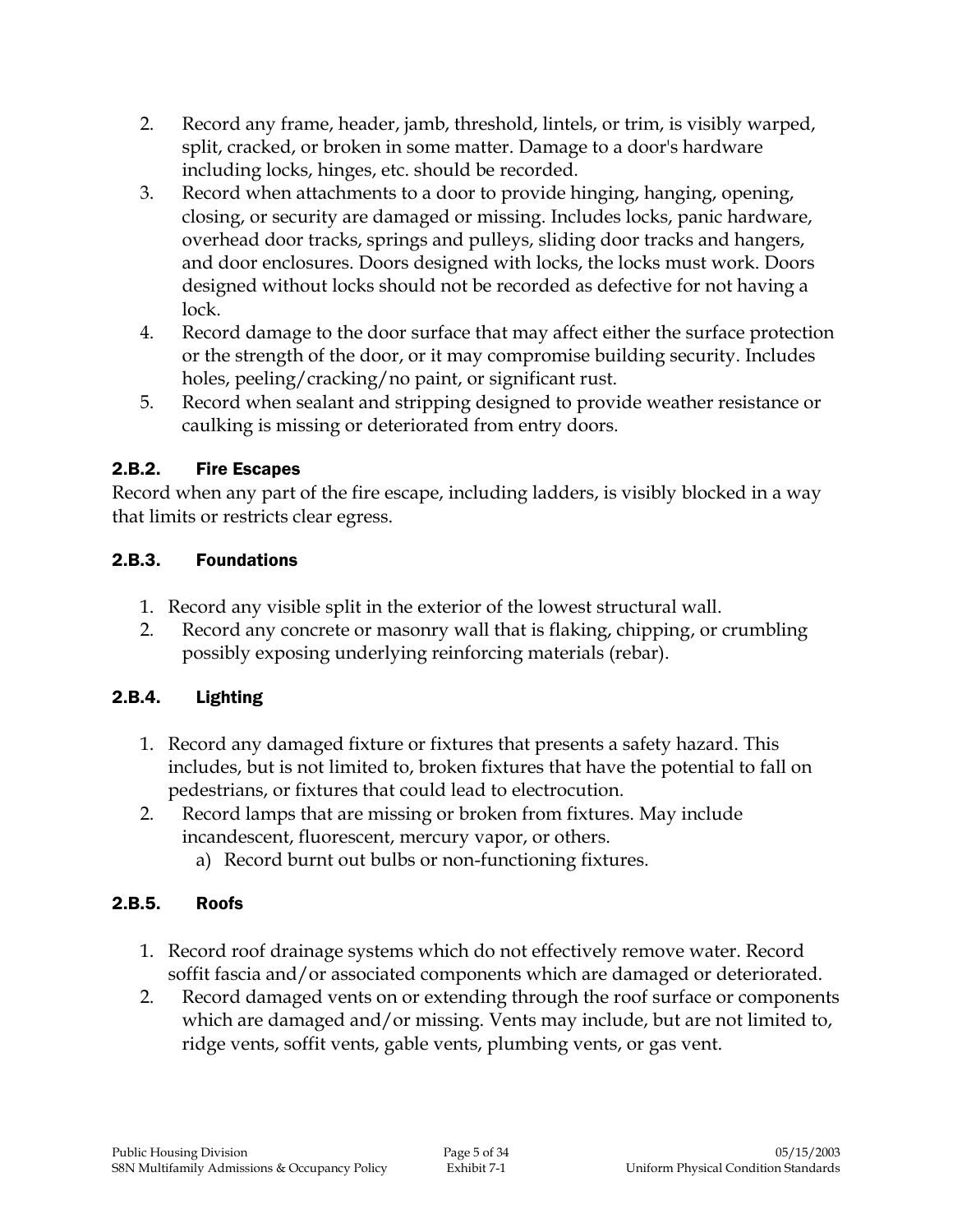- 3. Record visible rip or wear in the membrane. Includes punctures, holes, cracks, blistering, and separated seams. PVC, rubber, bitumen and similar materials are all subject to tear/puncture.
- 4. Record components of the drainage system are visibly missing or damaged. The system includes gutters, leaders, downspouts, splash blocks and drain openings.
- 5. Record when the shingles are missing or damaged which includes, but is not limited to, cracking, warping, cupping or deterioration.
- 6. Record evidence of areas where standing water exists.

## 2.B.6. Walls

- 1. Record visible split, separation, or gap in the exterior walls. The cracks/gaps defect and the missing pieces/holes/spalling defect should not both be recorded. Only record one of these two defects if both conditions exist.
- 2. Record when the chimney, including the portion extending above the roof line, has separated from the wall or has cracks, spalling, missing pieces, or broken sections.
- 3. Record deterioration, such as missing pieces, holes or spalling in the exterior wall surface. May also be attributed to rotting materials: or, concrete, stucco, or masonry wall is flaking, chipping, or crumbling.

## 2.B.7. Windows

- 1. Record a screen that is punctured, torn, or is otherwise damaged or is missing.
- 2. Record when window sills, frames, sash lintels, or trim are damaged by decay, rust, rot, corrosion, or other deterioration.
- 3. Record when caulking or glazing compound to provide weather resistance is missing or deteriorated. *Note: This also includes Thermopane or insulated windows that have failed.*
- 4. Record when security bars are damaged, constructed or installed, such that egress is severely limited or impossible.
- 5. Record when sealant and stripping designed to provide weather resistance or caulking is missing or deteriorated.

## 2.C Building Systems

## 2.C.1. Domestic Water

- 1. Record visible leaks from any water system component. Includes valve flanges, stems, bodies, hose bibs or from any domestic water tank or its pipe or pipe connections.
- 2. Record if the ventilation system on a gas/oil fired water heater is misaligned.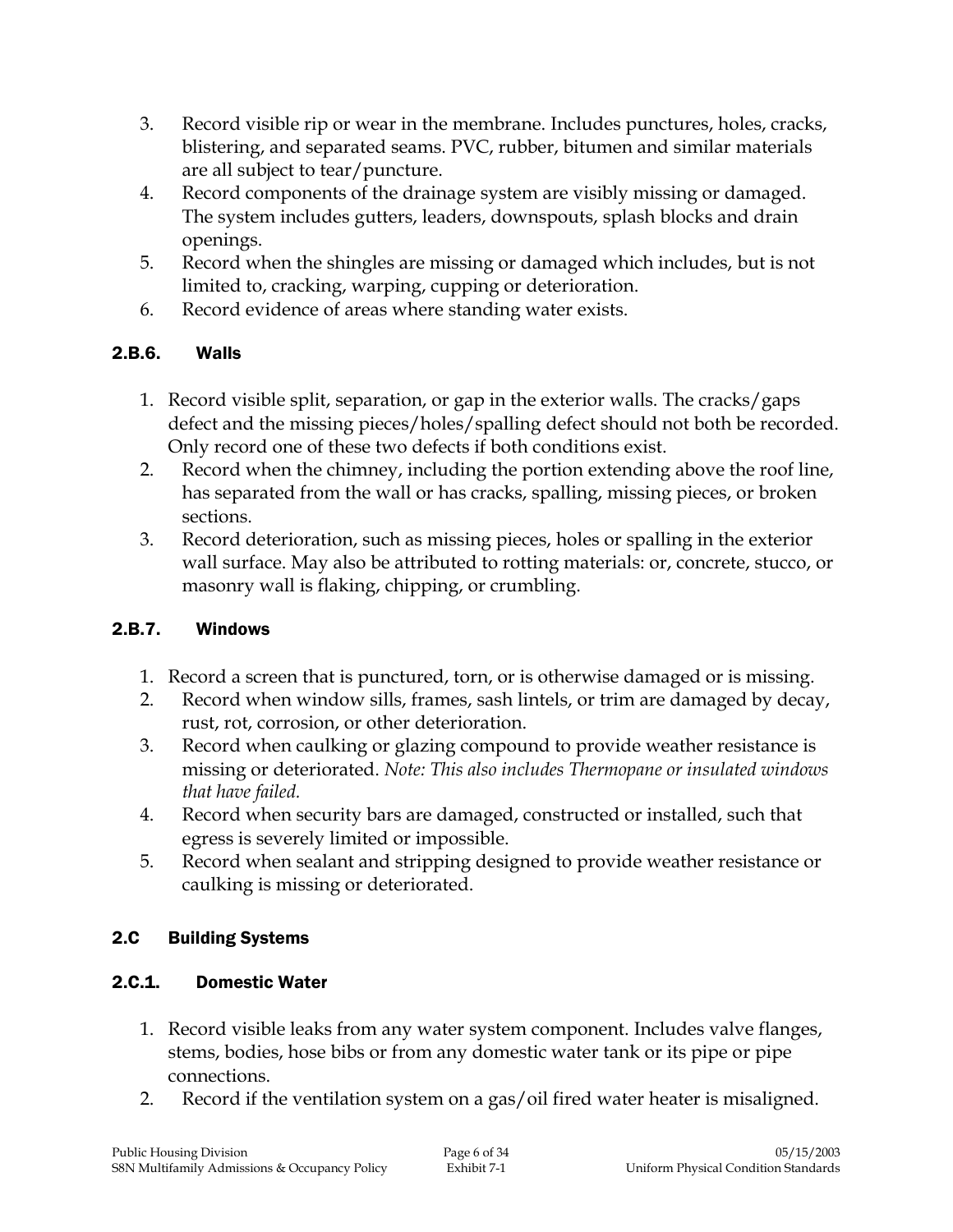- 3. Record if the pressure relief valve on central hot water heating system is not present and/or does not extend to the floor.
- 4. Record the material condition of the equipment and/or associated piping which shows evidence of flaking, discoloration, pitting or crevices.

## 2.C.2. Electrical System

- 1. Record the placing of any object (fixed or of sufficient size and weight) that will delay or prevent access to any panel board or main power switch in an emergency.
	- a) If locked and access can be gained only quickly by authorized personnel it should not be recorded as a deficiency.
	- b) Such areas should be reviewed for the presence of hazardous materials and if found, should be recorded as a Health and Safety - Flammable Materials.
- 2. Record any situation where the insulation is frayed, stripped, or removed resulting in a potentially dangerous condition.
- 3. Additionally, record any nicks, abrasions or fraying of the insulation that results in exposed wires.
- 4. Record missing covers on any electrical device box, panel box, switch gear box, control panel, etc. where visible electrical connections are exposed. *Note: In case of abandoned wiring where identified, capped wires do not pose a risk and should not be recorded as a defect.*

## 2.C.3. Elevators

Record when the elevator will not ascend or descend, or door will not open or close, or door opens without cab being present.

## 2.C.4. Emergency Power

Record when records are not properly maintained or available.

## 2.C.5. Fire Protection

- 1. Record when any sprinkler head connected to the central fire protection system is missing, visibly disabled, blocked, and/or capped. *Note: Components include test plugs, drains and test fittings.*
- 2. Record when a portable fire extinguisher is not in its proper location, is damaged or the extinguisher certification has expired.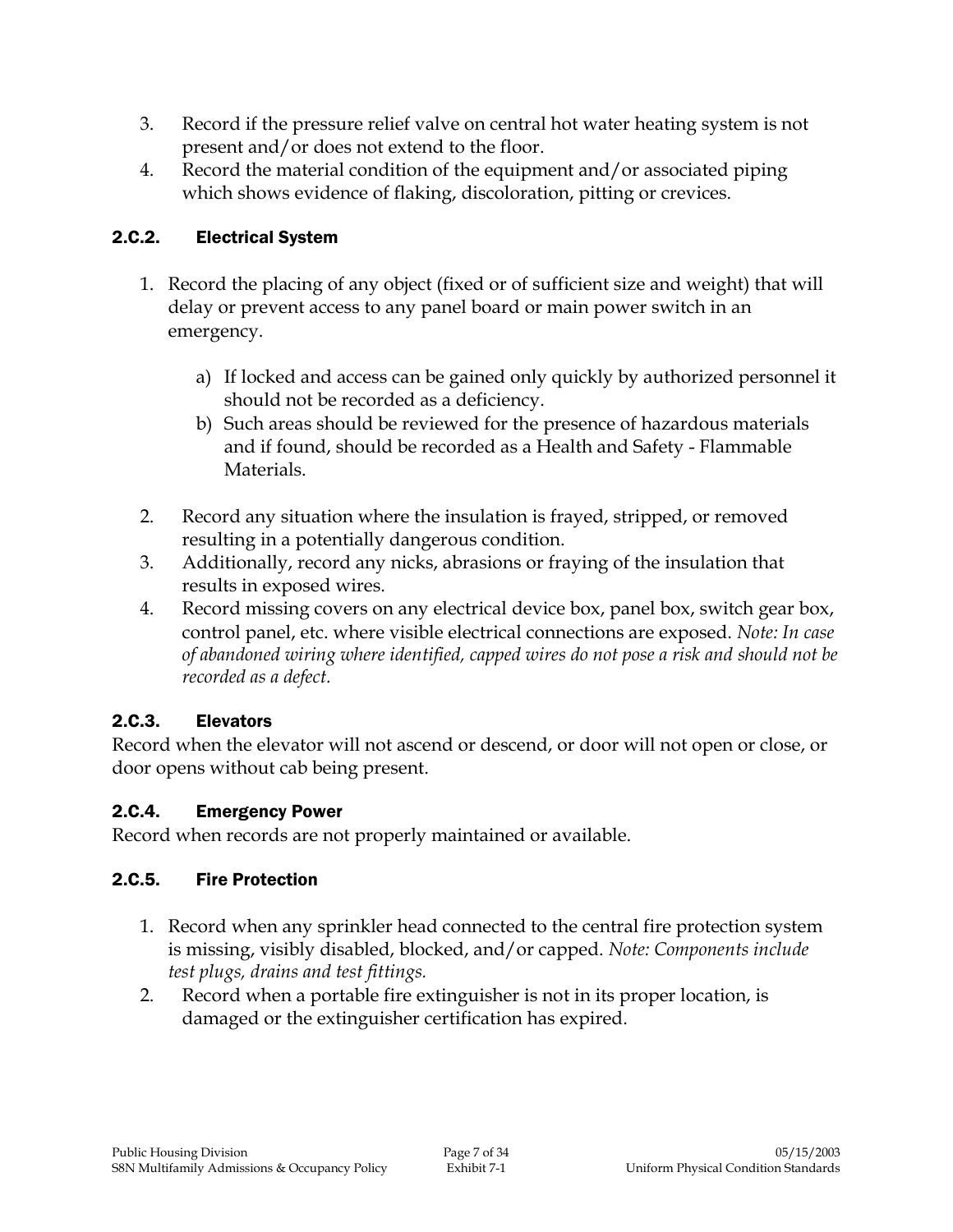### 2.C.6. HVAC

- 1. Record the escaping of water/steam from unit casing or system piping.
- 2. Record when the material condition of the equipment and/or associated piping/ducting shows evidence of flaking, discoloration, pitting or crevices.

#### 2.D Common Areas

### 2.D.1. Electrical System

- 1. Record the placing of any object (fixed or of sufficient size and weight) that will delay or prevent access to any panel board or main power switch.
- 2. Record when insulation is frayed, stripped, or removed resulting in a potentially dangerous condition.
- 3. Record nicks, abrasions or fraying of the insulation that results in exposed wires.
- 4. Record missing covers on any electrical device box, panel box, switch gear box, control panel, etc. where visible electrical connections are exposed.

## 2.D.2. Ceilings

- 1. Record punctures in the ceiling surface. May or may not penetrate completely. Panels or tiles may be missing or damaged.
- 2. Record when the paint is peeling, cracking, flaking, otherwise deteriorated, or surface is not painted.
- 3. Record when visible evidence of water infiltration, mold, or mildew exists. Damage such as saturation or surface failure may have occurred.

## 2.D.3. Doors

- 1. Record when the glass and/or compound/structure to support and hold glass or other materials within a frame are missing or broken.
- 2. Record damage in the door surface that may affect either the surface protection or the strength of the door, or it may compromise building security or privacy. Includes holes, peeling/cracking/no paint, or significant rust.
- 3. Record when the frame, header, jamb, threshold, lintels, or trim, is visibly warped, split, cracked, or broken in some manner.
- 4. Record when the attachments to a door to provide hinging, hanging, opening, closing, or security are damaged or missing. Includes locks, panic hardware, overhead door tracks, springs and pulleys, sliding door tracks and hangers, and door closures.
- 5. Record when the seals and stripping around the door(s) designed to provide fire resistance or weatherization are damaged or missing.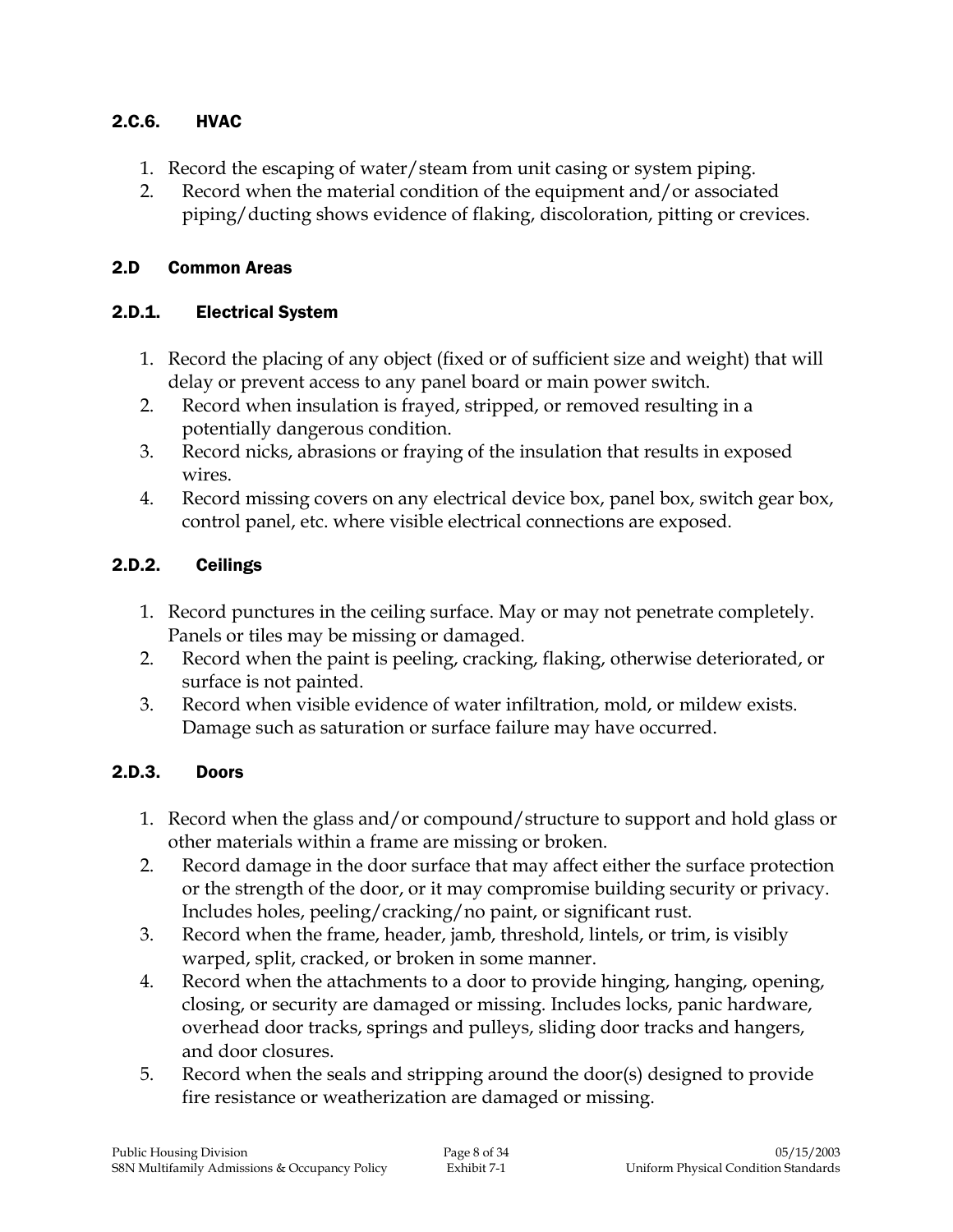### 2.D.4. Floors

- 1. Record damage to the carpet, tiles, wood, sheet vinyl, or other floor covering.
- 2. Record when flooring such as terrazzo, hardwood, ceramic tile or other flooring material is missing.
- 3. Record when painted floors have peeling, cracking, flaking, or otherwise deteriorated painted surfaces.
- 4. Record when subfloor has decayed or is decaying.
- 5. Record when visible evidence of water infiltration, mold, or mildew exists. Damage such as saturation or surface failure may have occurred.

### 2.D.5. Lighting

Record when a lighting fixture is damaged, inoperable, or missing.

### 2.D.6. Outlets/Switches/Cover Plates

Record when the flush plate used to cover the opening surrounding a switch or outlet is damaged or does not exist. Switch or outlet is missing.

### 2.D.7. Smoke Detectors

Record when smoke detector will not activate, or is missing.

## 2.D.8. Stairs

Record when the horizontal tread or stair surface is damaged or non-existent.

## 2.D.9. Halls/Corridors/Stairs

- 1. Record when a pedestrian walkway or wheelchair ramp associated with a specific building is damaged or unusable.
- 2. Record when a mailbox does not function properly due to deterioration, damage, or is absent.
- 3. Record visible observation of a crude, (not recognizable as an art form), inscription or drawing scratched, painted or sprayed on walls, floors, ceilings, etc.

## 2.D.10. Walls

- 1. Record when cove molding, chair rail, base molding or other decorative trim is damaged or has decayed.
- 2. Record punctures in the wall surface. May or may not penetrate completely. Panels or tiles may be missing or damaged. Does not include small holes created by hanging pictures, etc.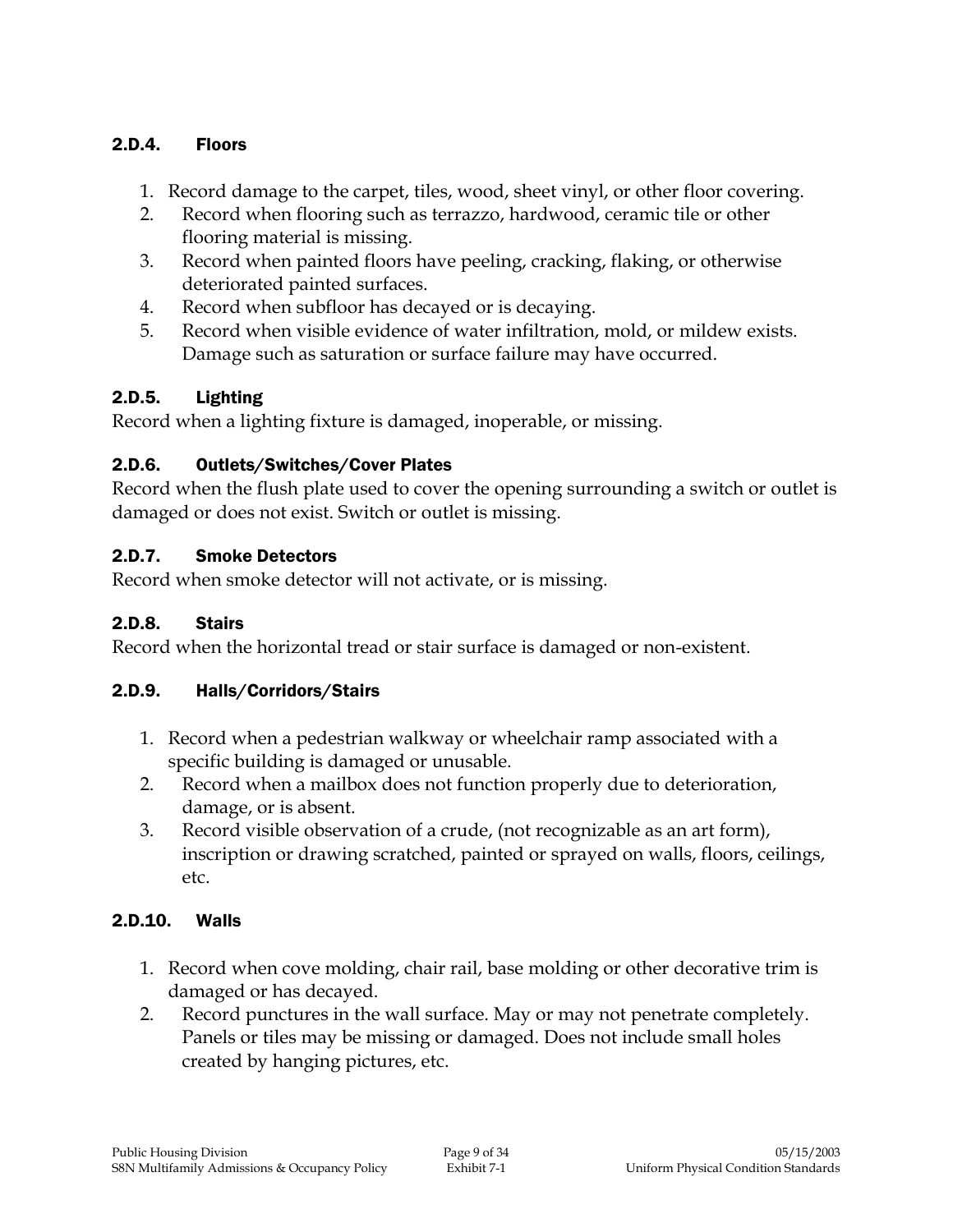- 3. Record when paint is peeling, cracking, flaking, otherwise deteriorated.
- 4. Record when walls are not watertight. Visible evidence of water infiltration, mold, or mildew exists. Damage such as saturation of surface failure may have occurred.

#### 2.D.11. Windows

- 1. Record when glass or pane is cracked, broken or missing.
- 2. Record when the horizontal member of the window that bears the upright portion of the frame is damaged.
- 3. Record when the security bars are damaged, constructed or installed such that egress is severely limited or impossible.

## 2.D.12. HVAC

- 1. Record when the exhaust system on a gas/oil fired unit is misaligned.
- 2. Record when the heating, cooling, or ventilation system is inoperable.
- 3. Record when the HVAC distribution components, including fans, are the source of abnormal noise, unusual vibration, or leaks.
- 4. Record when convection/radiant heat system cover is missing or damaged thereby producing a potential for a burn or related injury.
- 5. Record when the material condition of the equipment and/or associated piping/ducting shows evidence of flaking, discoloration, pitting or crevices.

## 2.D.13. Countertops -- Kitchen

Record when a flat work surface in a kitchen, often integral to lower cabinet space, is missing or deteriorated.

## 2.D.14. Cabinets -- Kitchen

Record when a case, box or piece of furniture with sets of drawers or shelves, with doors, primarily used for storage, mounted on walls or mounted on floors is misaligned or damaged.

## 2.D.15. GFI -- Kitchen/Restrooms/Pool Structures

Record when a GFI is present and inoperable.

## 2.D.16. Pool & Related Structures

Record when pool was not in operation during the inspection.

#### 2.D.17. Lavatory Sink

Record when the sink, faucet, or accessories are missing, damaged, or inoperable.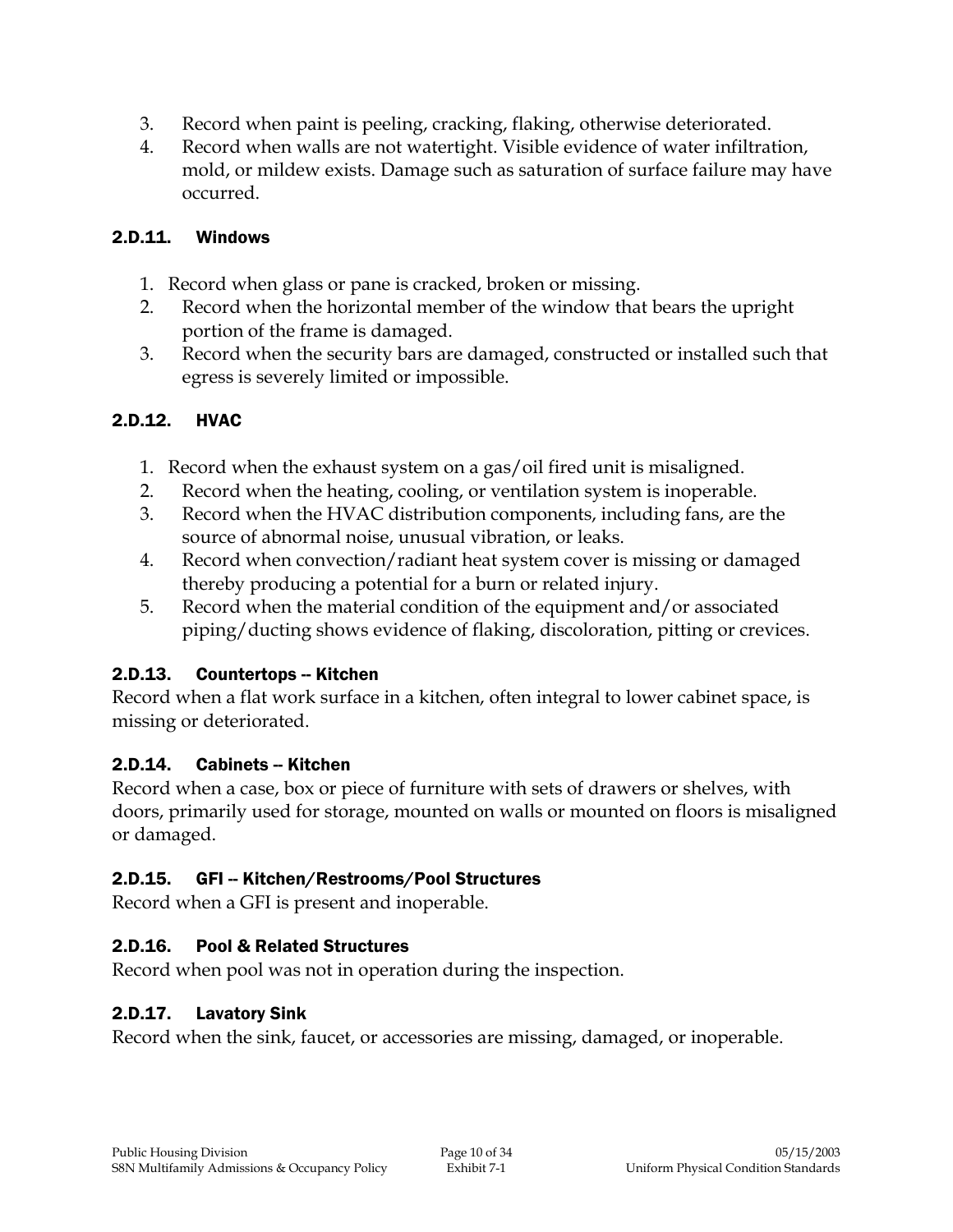#### 2.D.18. Plumbing

- 1. Record when water does not drain adequately in shower, sink, tub or basin.
- 2. Record when sink faucet or piping leaks.

### 2.D.19. Range/Stove

Record when unit is absent or damaged.

### 2.D.20. Refrigerator

Record when the refrigerator does not perform adequately.

## 2.D.21. Sink

Record when the sink, faucet or accessories are missing, damaged, or inoperable.

## 2.D.22. Restrooms Cabinets (Restrooms/Pool Structures)

Record when restroom cabinets are damaged or missing, vanity tops, drawers, shelves, and doors to include medicine cabinets and vanities.

## 2.D.23. Shower/Tub (Restrooms/Pool Structures)

Record when shower/tub or components are damaged or non-existent.

## 2.D.24. Ventilation/Exhaust System (Restrooms/Pool Structures)

Record failure of apparatus to exhaust air.

## 2.D.25. Water Closet/Toilet (Restrooms/Pools Structures) (Bathrooms)

Record when water closet/toilet is damaged or non-existent.

## 2.D.26. Trash Collection Areas

Record when the structure that is utilized to direct garbage into the appropriate storage container is damaged, misaligned, or missing. Components include but are not limited to the chute, the chute door.

## 2.E Units

## 2.E.1. Bathroom

- 1. Record damaged or missing cabinets, vanity tops, drawers, shelves, and doors. Includes medicine cabinets and vanities.
- 2. Record any basin (sink) that shows signs of deterioration, distress, and/or is non-existent. Note: If the stopper is visible in vicinity of shower/tub area it should not be recorded as a defect.
- 3. Record when water does not drain adequately in shower, tub, or basin (sink).
- 4. Record item when basin, shower, water closet, or tub faucet and/or associated pipes leak water.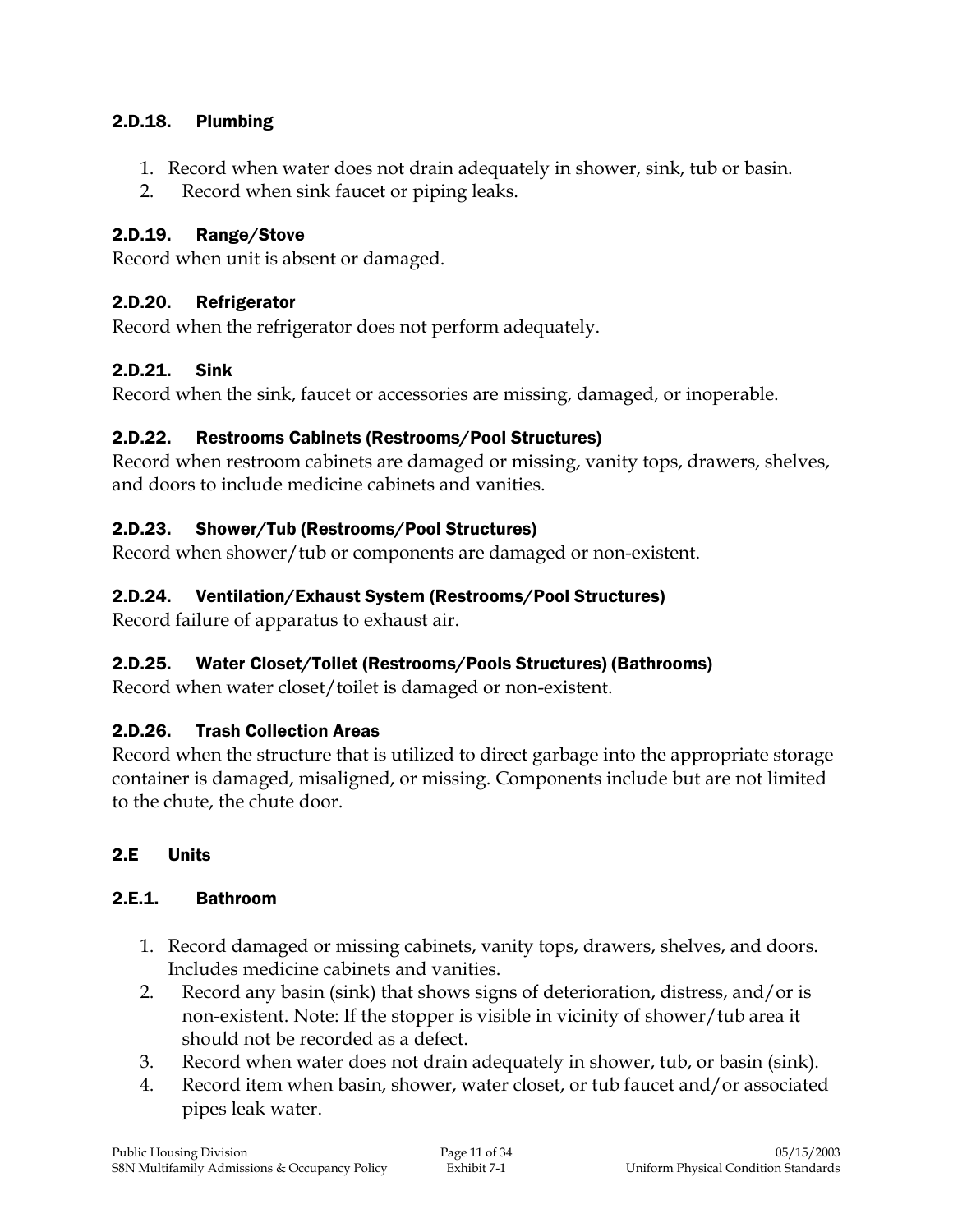- 5. Record when shower/tub or components are damaged or non-existent.
- 6. Record any failure of exhaust apparatus to exhaust air.
- 7. Record when water closet/toilet is damaged or non-existent.
- 8. Record punctures in the ceiling surface. May or may not penetrate completely. Panels or tiles may be missing or damaged.
- 9. Record when paint is peeling, cracking, flaking, otherwise deteriorated, or surface is not painted.
- 10. Record visible evidence of water infiltration, mold, or mildew exists. Damage such as saturation or surface failure may have occurred.
- 11. Record when window glass and/or compound/structure to support and hold glass or other materials within a frame are missing or broken.
- 12. Record the hot water temperature for the bath/shower and the lavatory (sink).

### 2.E.2. Doors

- 1. Record damage in any door surface that may affect either the surface protection or the strength of the door, or it may compromise unit security or privacy. Includes holes, peeling/cracking/no paint, or significant rust.
- 2. Record when the frame, header, jamb, threshold, lintels, or trim, is visibly warped, split, cracked, or broken in some manner.
- 3. Record when the attachments to a door to provide hinging, hanging, opening, closing, surface protection, or security are damaged or missing. Includes locks, panic hardware, overhead door tracks, springs and pulleys, sliding door tracks and hangers, and door closures.
- 4. Record visible damage to surfaces including screens, glass, frames, hardware, and door surface.
- 5. Record when the seals and stripping around the entry door(s) designed to provide weather and fire resistance are damaged or missing.
- 6. Record when the caulking or seal is missing, poorly installed, or deteriorated around doors.
- 7. Record when a door is absent.

## 2.E.3. Electrical System

- 1. Record any object that will delay or prevent the access to any panel board or main power switch in an emergency and cause a fire hazard.
- 2. Record any fixed obstruction or item of sufficient size and weight that will delay or prevent the access to any panel board switch in an emergency.
- 3. Record when insulation is frayed, stripped, or removed resulting in a potentially dangerous condition.
- 4. Record nicks, abrasions or fraying of the insulation that results in exposed wiring.
- 5. Record when a GFI is present and inoperable.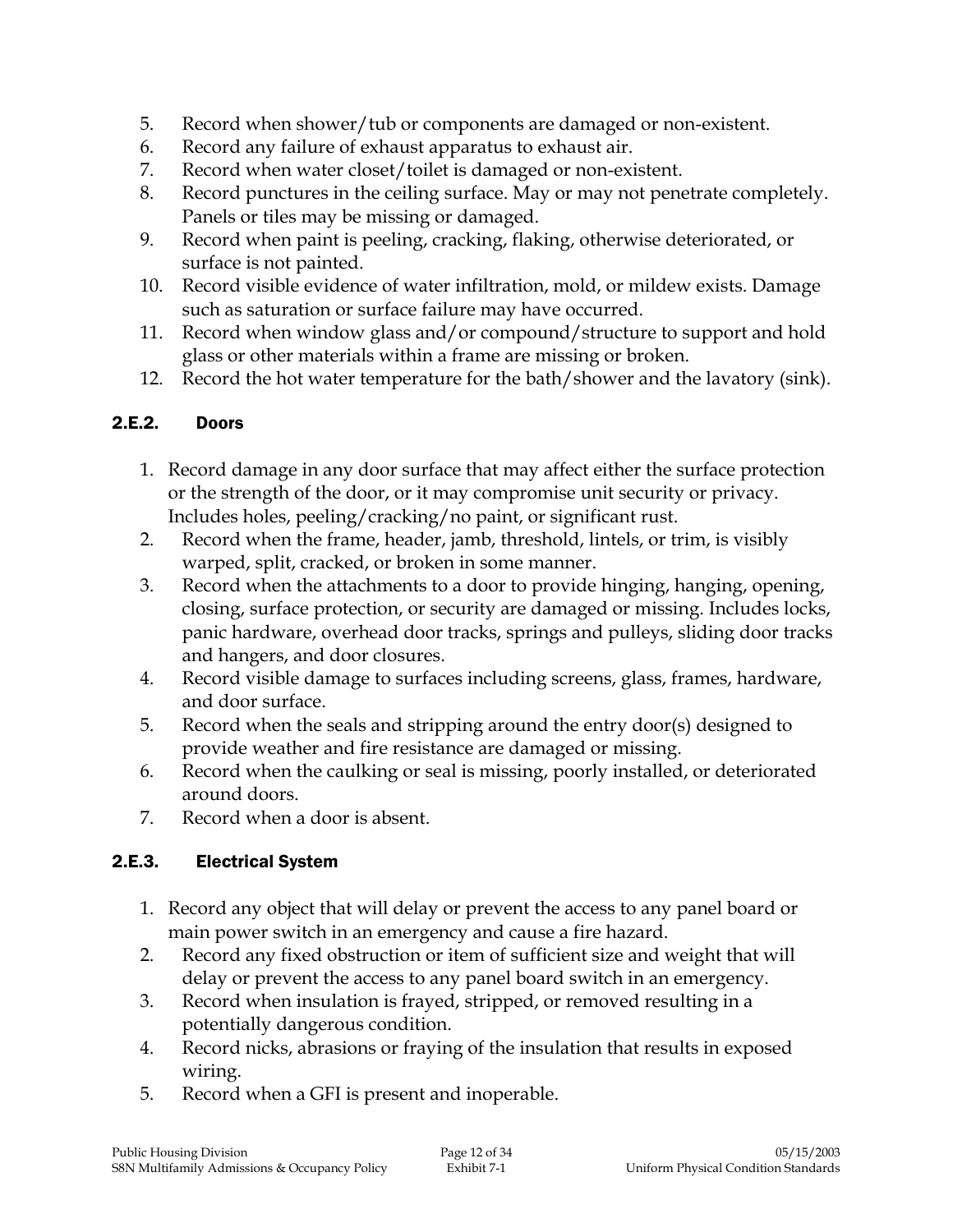### 2.E.4. Floors

- 1. Record damage to the carpet tiles, wood, sheet vinyl or other floor covering.
- 2. Record when flooring such as VCT, sheet vinyl, carpet or other flooring material is missing.
- 3. Record when floors that are painted have paint that is peeling, cracking, flaking, or otherwise deteriorated.
- 4. Record when subfloor has decayed or is decaying.
- 5. Record visible evidence of water infiltration, mold, or mildew exists. Damage such as saturation or surface failure may have occurred.

### 2.E.5. Hot Water Heater

- 1. Record when the exhaust system on a gas/oil fired unit is misaligned.
- 2. Record when the Temperature & Pressure  $(T&P)$  relief valve on unit water heating system is not present and/or does not extend to the floor.
- 3. Record when the material condition of the equipment and/or associated piping shows evidence of flaking, discoloration, reduction in wall thickness, pitting, or crevices.

## 2.E.6. HVAC

- 1. Record when the exhaust system on a gas fired unit is misaligned.
- 2. Record when the heating or cooling system is inoperable in the unit.
- 3. Record when the heating, cooling, or ventilation system is inoperable.
- 4. Record when the HVAC distribution components in the unit, including fans, are the source of abnormal noise, unusual vibration, or leaks.
- 5. Record when the convection/radiant heat system cover is missing or damaged thereby producing a potential for a burn or related injury.
- 6. Record when a component(s) of the system show visible deterioration due to oxidation or corrosion of system parts.

## 2.E.7. Kitchen

- 1. Record when cabinet is discolored; materials have begun to separate or are scratched or chipping is present. Ensure cabinet assembly is present.
- 2. Record when cabinets are either missing, damaged, or lacking adequate doors and/or shelves.
- 3. Record when cabinets, doors, and/or shelves are either missing or laminate is separating.
- 4. Record when the counter-top surface is discolored; materials have begun to separate or scratched and chipping is present.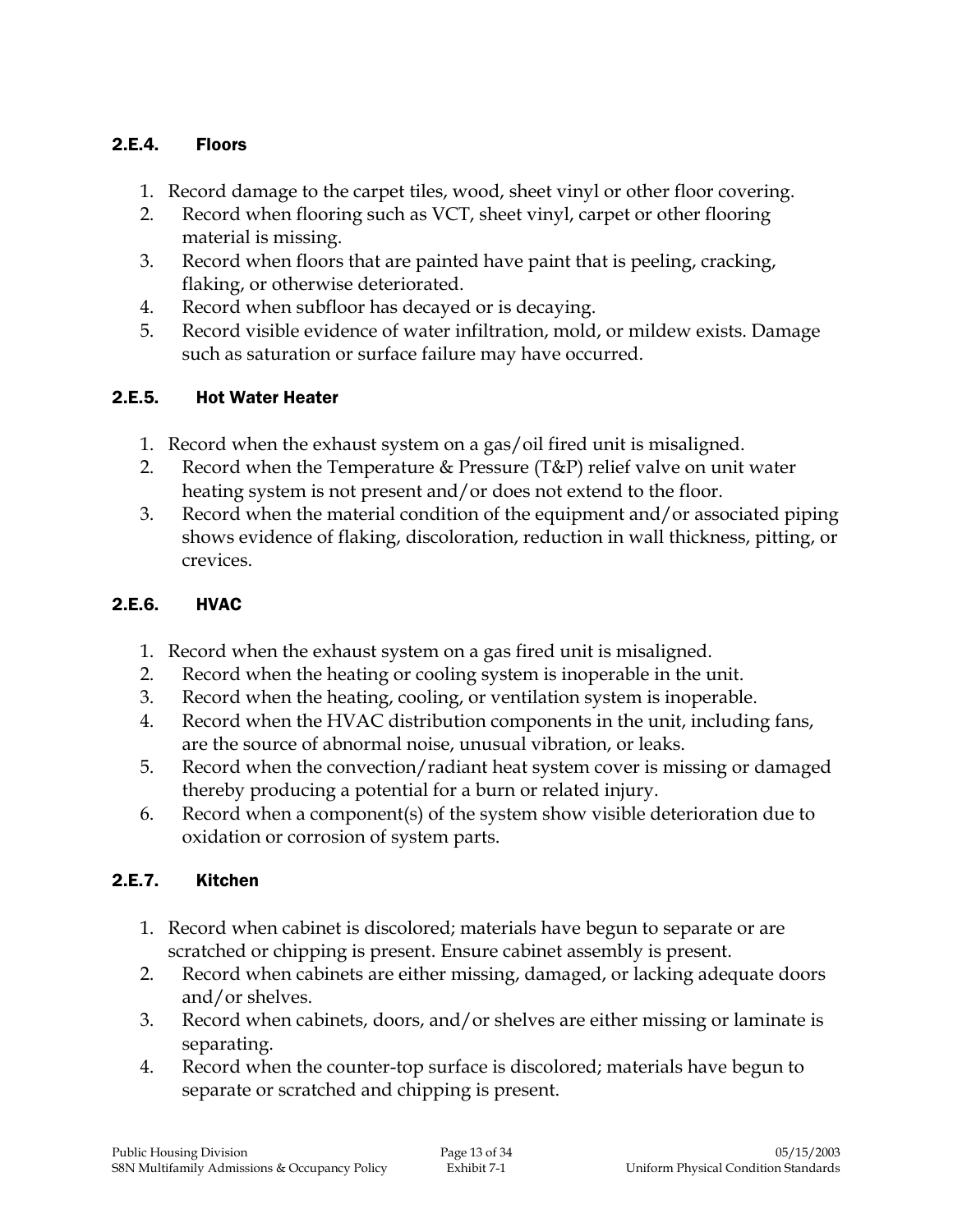- 5. Record when the countertop working surface is missing or deteriorated and/or damaged and does not provide a sanitary surface to prepare food.
- 6. Record when water does not drain adequately from the kitchen sink.
- 7. Record when the drain is completely clogged or has suffered extensive deterioration.

#### 2.E.8. Windows

- 1. Record when a window cannot be opened, locked or closed due to frame damage, faulty hardware, or other reason.
- 2. Record when glass or pane is cracked, broken or missing.
- 3. Record when glass or pane is cracked, broken or missing from window sash.
- 4. Record when the horizontal member of the window that bears the upright portion of the frame is damaged.

#### 2.E.9. Plumbing -- (Kitchen)

Record when the basin faucet or drain connections leak.

#### 2.E.10. Range/Stove (Kitchen)

Record when the range/stove unit is missing or damaged.

#### 2.E.11. Refrigerator (Kitchen)

Record when the refrigerator is not present or does not cool adequately for the safe storage of food.

#### 2.E.12. Sink (Kitchen)

Record when the sink, faucet or accessories are missing, damaged, or inoperable.

#### 2.E.13. Lighting

Record when lighting fixture is missing, or does not operate normally. Malfunction may be with the total system or with individual components excluding light bulbs.

#### 2.E.14. Outlets/Switches

Record when the flush plate used to cover the opening surrounding a switch or outlet is damaged or does not exist.

#### 2.E.15. Smoke Detector

Record when the smoke detector will not activate, or is missing.

#### 2.E.16. Stairs

Record when the horizontal tread or stair surface is damaged or non-existent.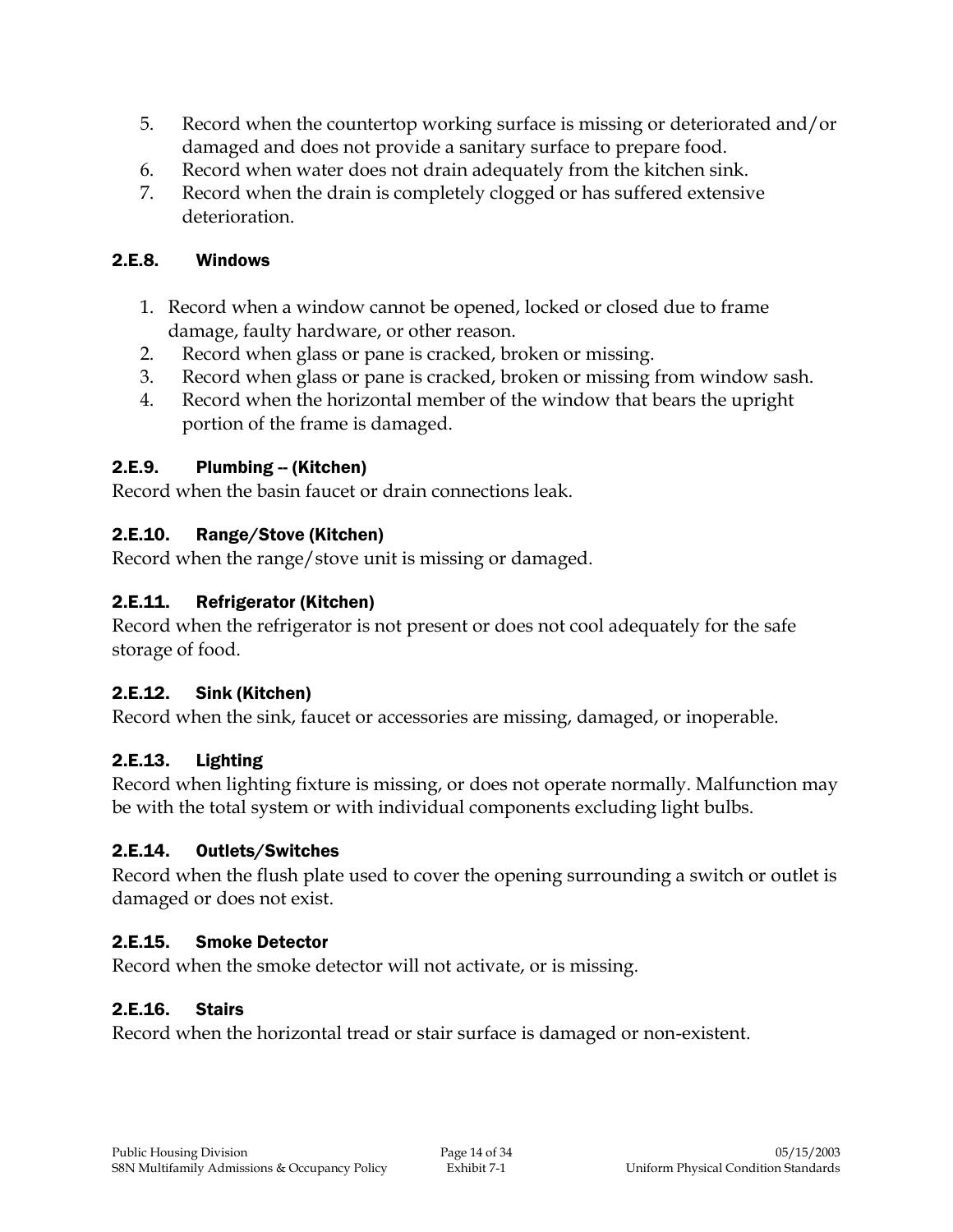#### 2.E.17. Walls

- 1. Record when the cove molding, chair rail, base molding or other decorative trim is damaged or has decayed.
- 2. Record punctures in the wall surface. May or may not penetrate completely. Panels or tiles may be missing or damaged. Does not include small holes created by hanging pictures, etc.
- 3. Record when paint is peeling, cracking, flaking, otherwise deteriorated, or surface is not painted.
- 4. Record when walls are not watertight. Visible evidence of water infiltration, mold, or mildew exists. Damage such as saturation or surface failure may have occurred.

### 2.E.18. Windows

- 1. Record when the caulking or seal is missing, poorly installed, or deteriorated.
- 2. Record when the security bars are damaged, constructed or installed, such that egress is severely limited or impossible.

### 2.F Health and Safety

### 2.F.1. Electrical Hazards

Record exposed bare wires or openings in electrical panels.

## 2.F.2. Infestation

- 1. Record infestation of insects including, but not limited to, roaches or ants are observed throughout the unit or room especially in food preparation and storage areas.
- 2. Record the presence of rats or mice as indicated by sightings, rat or mouse holes, or droppings.

## 3. Lead-Based Paint (LBP)

## 3.A Introduction

These procedures are established to eliminate as far as practicable the immediate hazards from the presence of paint that may contain lead in housing owned by Alaska Housing Finance Corporation (AHFC-PHD). These procedures are intended for use by Uniform Physical Condition Standard inspector and other participants involved in the maintenance and modernization of housing projects which may contain lead-based paint (LBP).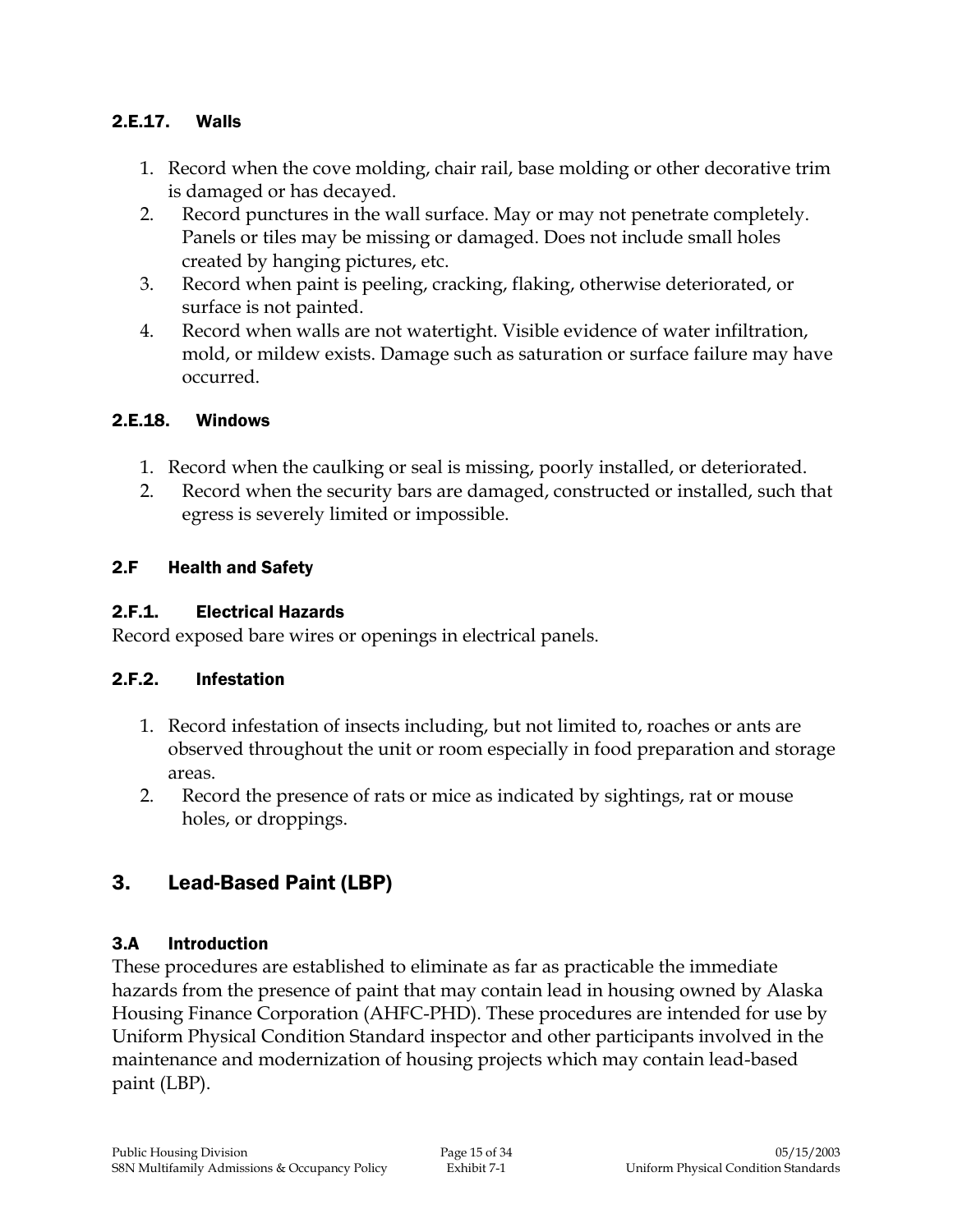All AHFC/PHD dwelling units constructed before 1978 have been inspected and tested for LBP as required by Lead-Based Paint Poisoning Prevention Act (LBPPPA) and in accordance with HUD regulations. The results of these tests have been distributed to each property manager and maintenance department throughout the state.

## 3.B Background

As far as is known, lead serves no useful purpose in the human body. The presence of lead in a human body may be considered an indicator of exposure to environmental pollution. Lead poisoning usually results from gradual accumulation to constitute a significant body burden.

From low level accumulative lead exposure, toxic levels in the body may take months to years to evidence clinical symptoms. These symptoms may include anemia, low hemoglobin arising from lead inhibition of the hemesynthesis, anomalies of the central and peripheral nervous systems, convulsions, delirium, and coma. Lower levels can cause headaches, dizziness, memory deficiencies, sleep disturbance, and personality defects such as extreme irritability.

## 3.C Uniform Physical Condition Standards Inspections

When conducting UPCS inspections of Family Projects, the following procedures should be followed when inspecting interior and exterior surfaces.

All painted surfaces of housing constructed before 1978 shall be inspected to determine whether defective painted surfaces exist. Defective paint surfaces must either be tested for lead content and, if found to contain lead concentrations equal to or exceeding levels specified above, the applicable surface must be treated. If the applicable surface has not been tested, the presence of lead-based paint shall be assumed. Upon detecting a defective painted surface, the UPCS inspector will notify the Environmental Specialist to test the applicable surface or provide testing information within five days of the notice. For sites located outside Anchorage, the inspector will collect a sample of the paint and will be directed to send the sample to an approved laboratory (see attached sample collection procedure). Sample results will be reported within five days of receipt of the sample by the laboratory. The Environmental Specialist shall certify in writing the precise results of the testing within five days.

Applicable surfaces include all intact and non-intact interior and exterior painted surfaces of a residential structure located in a family project, built before January 1, 1978. Elderly projects are exempt. An UPCS inspection that identifies LBP surfaces which have cracking, scaling, peeling, or chipping paint that is noticeably loose, is considered defective surfaces.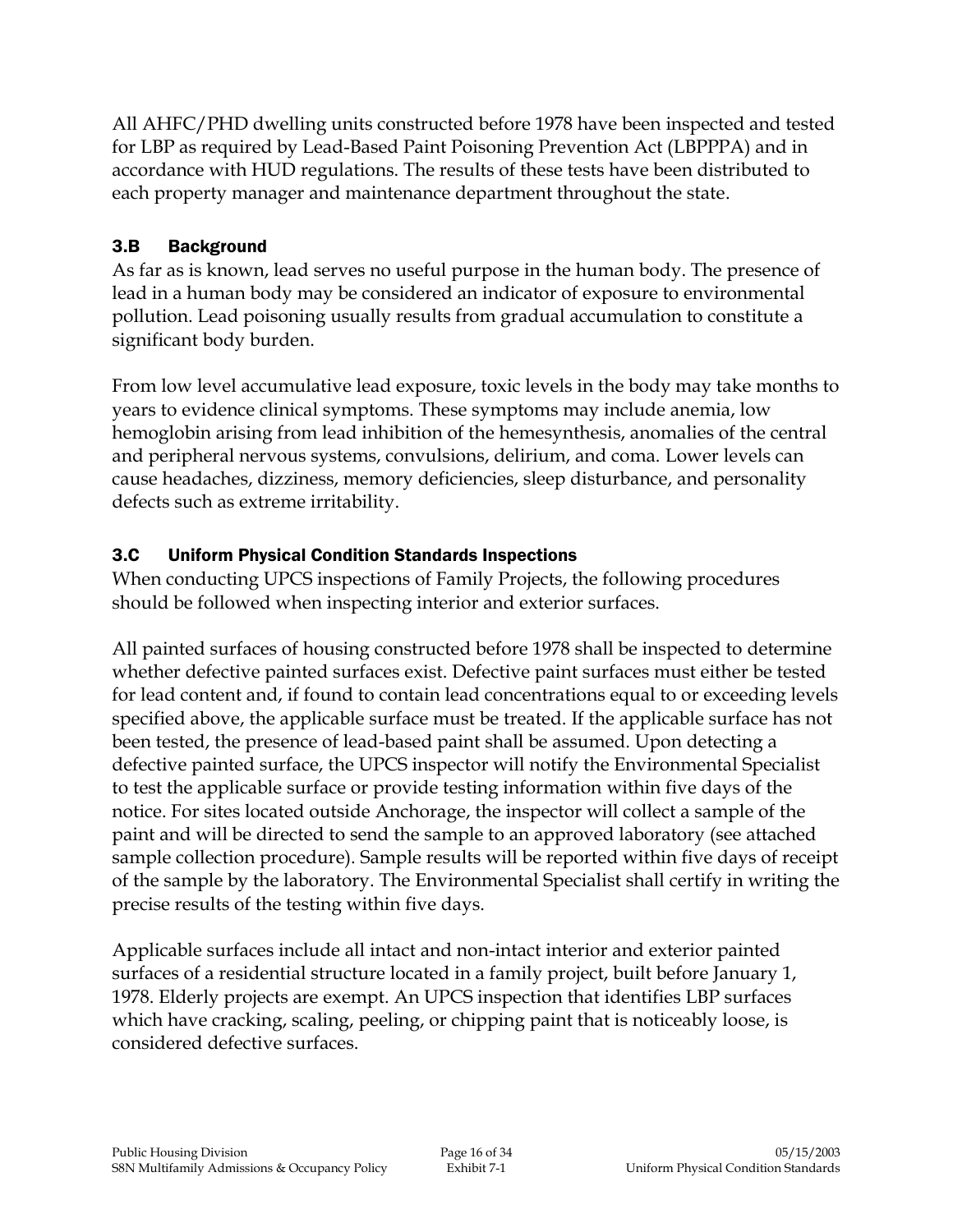### 3.C.1. Interior Surfaces

This requirement applies to all painted interior surfaces within the unit (including ceiling) that are chipping, peeling, cracking. It does not apply to furniture. To fail, the paint must be noticeably loose and separating from the surface material in the opinion of the inspector. The requirement enables assessment (without sophisticated equipment) of conditions strongly associated with lead-based paint poisoning.

If any surface in the unit has chipping, peeling, or cracking paint the unit fails, regardless of whether the paint has been tested for lead content. There is no "pass with comment" when inspecting interior surfaces, interior surfaces either pass or fail.

When fail conditions are identified, maintenance will contact the Environmental Specialist for LBP test results. If test results are positive, maintenance has a maximum of thirty (30) days (unless scheduled for renovation) for abatement of defective area. If LPB test results are negative, a normal work order should be generated through the work order system.

## 3.C.2. Exterior Surfaces

All exterior painted surfaces are subject to UPCS inspection. Exterior surfaces include common areas, such as stairwells, hallways, laundry rooms, enclosed decks or balconies, fences, carports, or other interior areas that tenants may have direct access too. Other exterior surfaces include; walls, eaves, fascia, window sills, doors, door jambs, stairs, steps, porches, decks, railing, guardrail, handrails, trim, outbuildings, and other exterior surfaces that are readily accessible to the tenants.

When fail conditions are identified, maintenance will contact the Environmental Specialist for LBP test results. If test results are positive, maintenance has a maximum of thirty (30) days (unless scheduled for renovation) for abatement of defective area. If LPB test results are negative, a normal work order should be generated through the work order system.

## 3.D Reducing the Risk of Lead-Based Paint Poisoning

Abatement is an extremely important strategy for reducing the risk of lead poisoning from exposure to lead-based paint, but abatement as part of modernization is only one element of a broader strategy to protect residents from lead-based paint poisoning. A three part strategy for reducing the risks of lead-based paint poisoning: resident education, maintenance training and setting priorities for abatement.

Tenants can further reduce the risk of lead-based paint by educating themselves about the dangers of lead and steps that can be taken to protect children. Many educational materials on lead poisoning have been developed. Two commonly used pamphlets are; What Everyone Should Know about Lead Poisoning from the Channing L. Bete Co. and Stop Lead Poisoning -- A Sesame Street Guide to Prevention.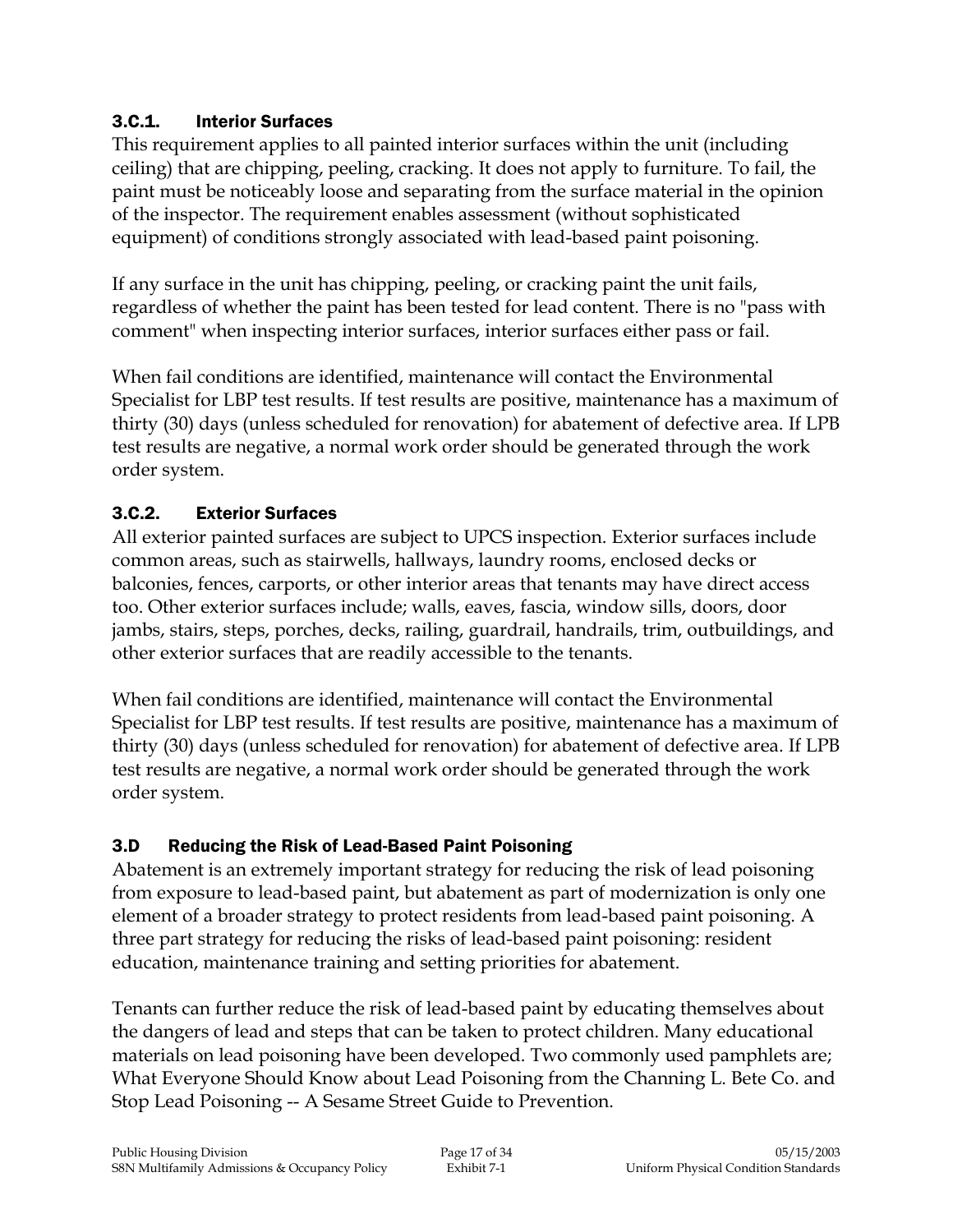The following is a list of reduction measures that can be taken to reduce the chances of lead poisoning:

- $\triangleright$  HEPA vacuuming and wet wipe dust and paint chips;
- $\triangleright$  Routine Maintenance inspect for defective paint during routine periodic unit inspections and turnover.

### 3.D.1. Definitions

Defective Lead Based Paint Surface: Paint on applicable surfaces having a lead content of greater than or equal to 1 mg/cm, which is cracking, scaling, chipping, peeling or noticeably loose.

Applicable Surface: All intact and non-intact interior and exterior surfaces of a family project.

Defective Paint Surface: In the opinion of the inspector, paint on an applicable surface that is non-intact, i.e., cracking, scaling, chipping, peeling, or noticeably loose.

### 3.D.2. Abatement

When defective surfaces are identified and suspect, contact the Maintenance Supervisor at (330-6285) for testing results or for proper abatement/treatment procedures.

## 4. Management Standards

Management Standards are established by the Public Housing Division (PHD). They cover those subjects not addressed by UPCS and consist of stricter and more specific requirements than UPCS.

Management Standards shall not be used to deviate from any local or federal codes: health, safety, structural, fire, uniform federal accessibility standards, building, mechanical, electrical, or plumbing codes. When alternative materials or construction methods conflict with management standards or the above codes, the most stringent shall apply.

Management standards shall meet the following codes and standards:

- REAC UPCS Standards
- Codes UBC, UPC, UMC, NEC, UFC
- $\triangleright$  accessibility standards
- $\triangleright$  construction documents
- $\triangleright$  manufacturers' recommendations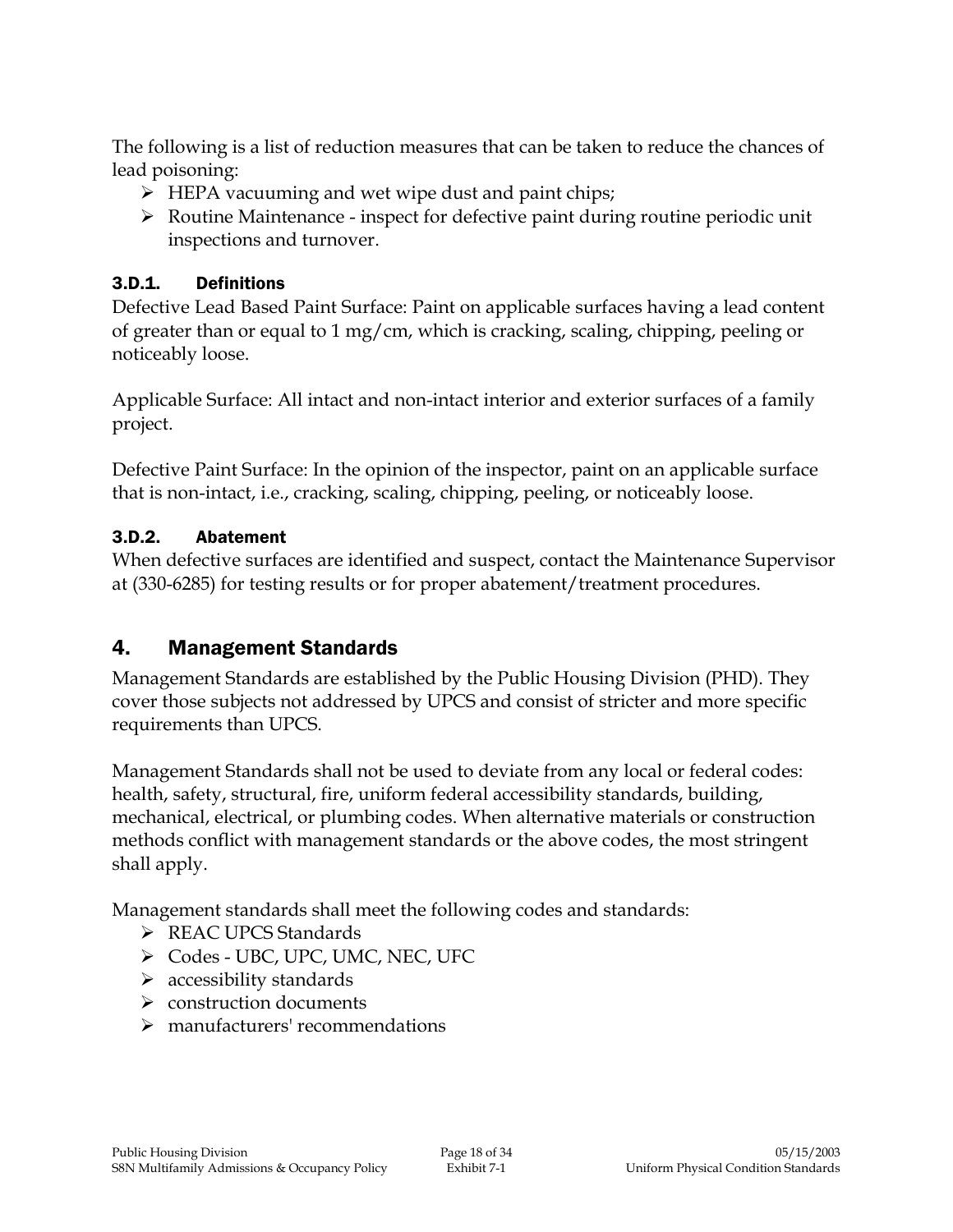The Management Standards shall include:

- 1. a fire extinguisher provided in each unit
- 2. provision of fire escape ladders in appropriate facilities
- 3. GFI receptacles in baths and kitchens
- 4. deadbolt lock systems on all entry doors
- 5. egress windows in bedrooms
- 6. sump pumps in wet crawl spaces
- 7. gutters and downspouts
- 8. Repainting all vacant units occupied for two or more years before a new tenant occupancy
- 9. Handrails must be 34-38 inches above nose of tread and 1.5 inch minimum and 2 inch maximum diameter.
- 10. Guardrails from decks and landings must be 42 inches in height with vertical uprights spaced no further than 4" apart.
- 11. All glazing within 24 inches arch of a door or within 5 feet of the bottom or top of stairways, including landings, and where the bottom edge is less than 60 inches above the adjacent walking surface, shall be safety glass and permanently labeled.

## 5. Types of Inspections

Effective inspections are those that can be used as a tool to provide relevant information for maintenance staff and property managers.

## 5.A Move-In Inspections

A Move-In inspection is required prior to a tenant taking possession of the dwelling unit. The purpose of the move-in inspection is to ensure the dwelling unit is in compliance with UPCS and to ensure adherence with Management Standards.

Property managers will not move tenants into a dwelling unit with the intent of having maintenance correct UPCS or Management Standards deficiencies in the immediate future.

## 5.B Occupancy Inspections

PHD will conduct periodic inspections (six month housekeeping review) and will inspect when there exists a threat to health and/or safety.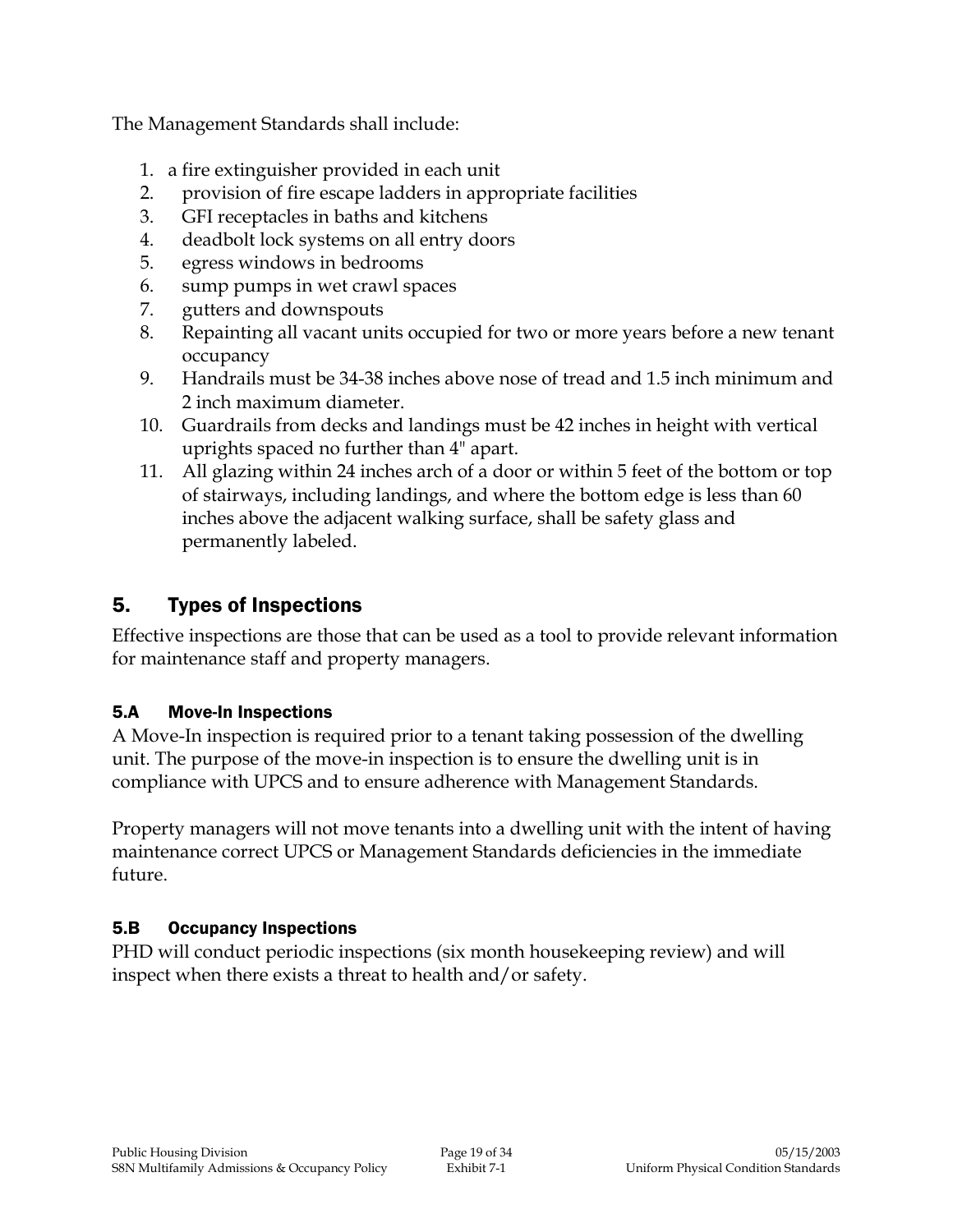### 5.C Uniform Physical Condition Standards Inspections

### 5.C.1. Annual Inspections

The annual inspection ensures that the dwelling unit and related facilities continues to meet minimum UPCS conditions. The primary focus of the Annual inspection is to identify any maintenance problems that have not been reported or have been reported but not repaired. The inspector will document all items that need repair on the *UPCS Inspection Checklist* (form PM608). Any Q items (UPCS emergencies) should be called into the emergency repair number or by contacting a maintenance person directly to abate to the situation. Q items should be called in from the field to expedite the response time. Other routine items that need repair should be entered into the work order system. The secondary focus is a cursory review of the tenant's housing keeping skills.

When a dwelling fails UPCS due to an emergency situation (Q item) maintenance will correct the defect within 24 hours. If the failure does not result in an emergency condition (A item - routine) it will be corrected within a maximum of 25 days. Any failed Q items should be re-inspected by the inspector and/or lead mechanic.

The tenant should sign the inspection form when present and permission to enter is needed to make maintenance repairs. A copy of the inspection report will be provided through the property manager when requested by the tenant. Following the inspection, the original inspection report will be retained in the family's occupancy file.

Annual inspections are conducted on the actual move in date or during the tenant's move in month. They should not to be conducted earlier or later than the actual move in month.

## 5.C.2. Re-Inspection

An additional inspection for any items that previously failed during an inspection.

## 5.C.3. Special Inspection

Any additional inspection that may be required to verify that Work Orders have been properly completed, follow-up on tenant complaints, property manager requests, etc.

## 5.D Move-Out Inspection

A move-out inspection is conducted after a dwelling unit becomes vacant, and the format is similar to the annual inspection. The inspector makes a detailed inspection of the dwelling unit and documents all required repairs, making note of any damages that are to be charged to the tenant.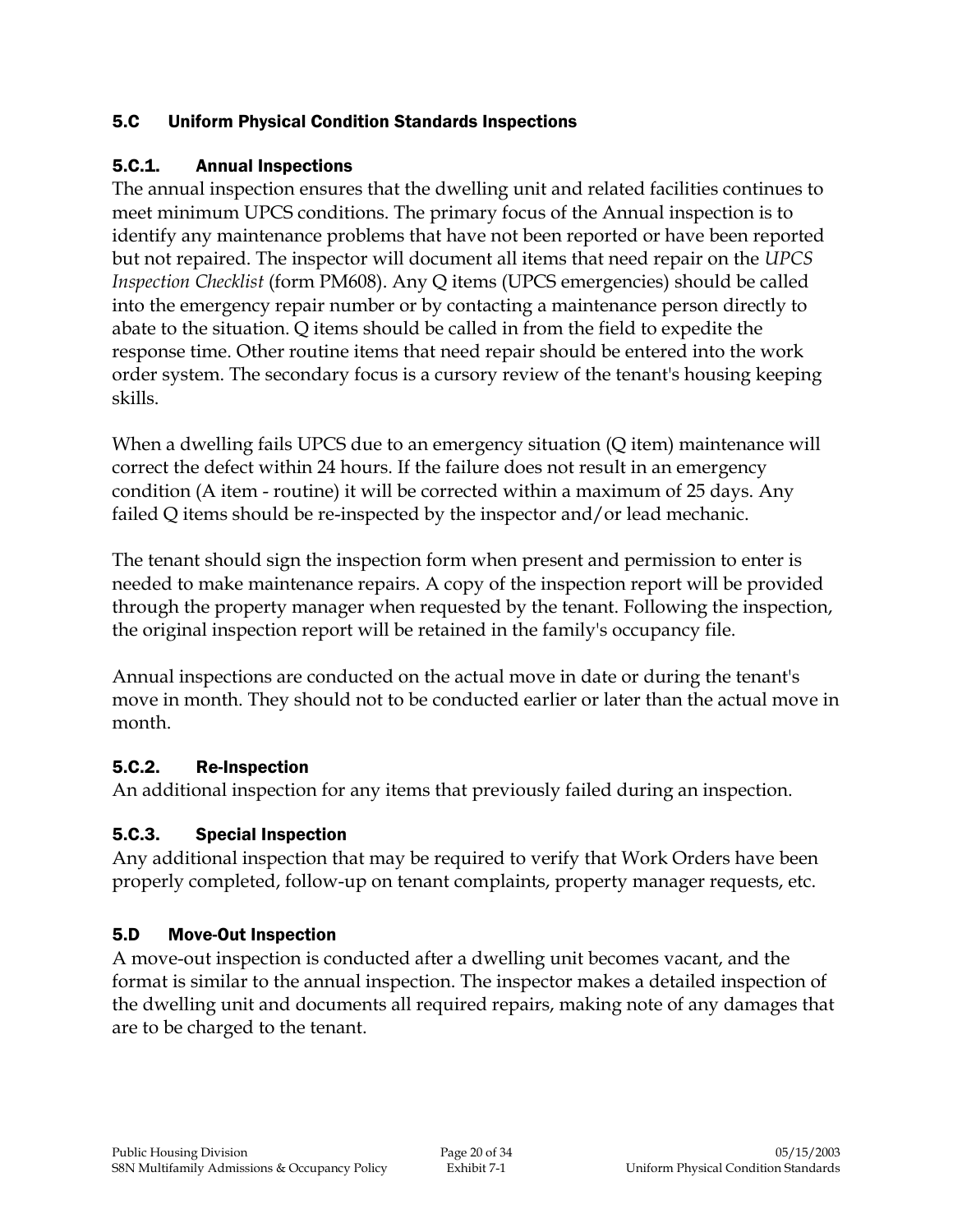## 6. Inspection Procedures

Prior to conducting an UPCS inspection of an occupied dwelling unit, a minimum of 48 hours written notice must be provided to the tenant. However, seven to ten days' notice is normally given. Enter the tenant's dwelling unit only at reasonable times. Notice to tenant must be in writing, delivered to tenant or to any adult member of the household residing in the dwelling unit, posted on the door, or sent by first-class mail, properly addressed to tenant. When emergencies exist, you may enter at any time, without advance notification.

Inspections should be scheduled for the first part of each month. The maintenance crew will then have the remainder of the month to complete any repairs identified from the inspection. This process should allow time to complete the inspection/repair cycle each month.

When conducting annual, move out or move in inspections, the *UPCS Inspection Checklist* (form PM608) will be used. The inspection form must be completed in ink.

When the tenant is not home when the inspector arrives, place a door hanger on the exterior door handle that states, "AHFC Property Inspector Inside." Before using a pass key, the inspector should determine if the door is locked. Leave a "Notice to Tenant" in a conspicuous location in the dwelling unit. The notice should note that the door was either locked or unlocked when the inspector arrived, and state the date and time of the inspection, and any comments.

When the tenant is home, the inspector should introduce themselves. The inspector should respect personal property, be courteous, and maintain a businesslike manner. Make appropriate written comments regarding UPCS or Management standards violations and note other conditions, such as poor housekeeping skills.

When maintenance personnel accompany the inspector they should have hand tools, small parts inventory, smoke detectors, and fire extinguisher so some repairs can be completed on the site.

The inspector should be consistent and thorough the inspection. With an approved *UPCS Inspection Checklist* (form PM608), the inspector should conduct the inspection.

## 7. UPCS Inspection Checklists Procedures

All UPCS inspections will be completed on the approved *UPCS Inspection Checklist* (form PM608). The checklist has been specifically developed to streamline the inspection reporting and documentation process. The first page can be either filled out by hand or used as a template and filled out using the computer.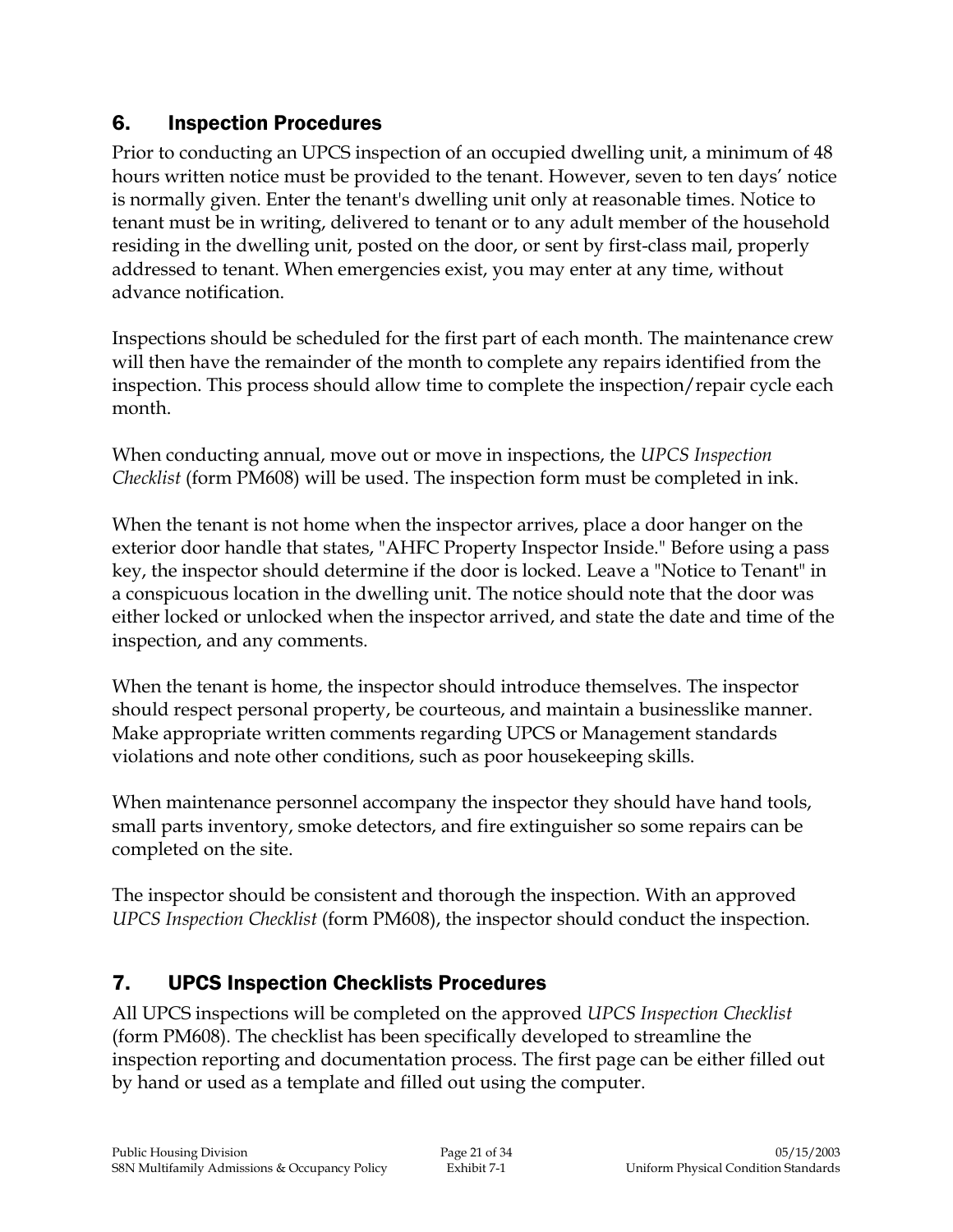The top section of the checklist begins by allowing space for the entry of the inspection number. The second section allows for identifying the city the where the project is located. The date of the inspection is the date the inspection was conducted. Project number is the "M" number assigned by housing management, followed by the address of unit being inspected, tenant's name, the inspector's name and phone number, and the property manager's name.

The next section is to identify type of inspection being conducted. Identify all PHD owned appliances by their state tag number. Risk Management at CO in Anchorage, tracks all appliance serial numbers, which correspond to the tag number. The tag number should be visible on the front of each appliance. Dishwashers are not tracked. The domestic hot water temperature should not exceed 120 degrees Fahrenheit. Identify any tenant owned appliances so a surcharge can be added to if required.

Test all smoke detectors for proper operation and check for proper location, both in the unit and the common areas. Inspect the fire extinguishers and record the date on the inspection form. If the date tag is missing and a date cannot be located on the fire extinguisher this is a "fail" condition, replace the fire extinguisher (Q Item). If the unit is equipped with a medical pull alarm record the date last tested, if not within a year test the medical pull alarm and record findings. Record if the system resets as designed. Determine if the unit has lead based paint before the inspection is conducted. This can be accomplished by referring to the results of the LBP testing program. Record when abatement or maintenance is required. LBP that is defective must be abated through the Lead-Based Paint Policy and Procedures.

All Q Items that are discovered during the inspection should be noted in the next section. This should eliminate the chance of not reporting a Q Item form the text of the inspection checklist. As Q Items are identified, mark them in this section for either the unit, site, common areas, building systems, building exterior, health & safety, or compliance with State and Local Codes. Record time and date Q Items are called-in.

Determine if the dwelling unit passes or fails. If a Q or A item has been identified the inspection is a fail. Major deficiencies that have been identified should be tracked and monitored to ensure that they are corrected in a timely manner.

When the property manager is notified for any reason, i.e., poor housekeeping skills, abandoned vehicle, or other negative conditions that may exist, mark the appropriate box. Action required is used to identify items for ordinary maintenance work orders, items deferred for extraordinary maintenance projects and items for modernization that should be scheduled for repair. As work orders are entered the numbers should be written down for future reference or follow-up inspections. The last box is for a signature by the tenant authorizing maintenance to enter if the tenant is not home.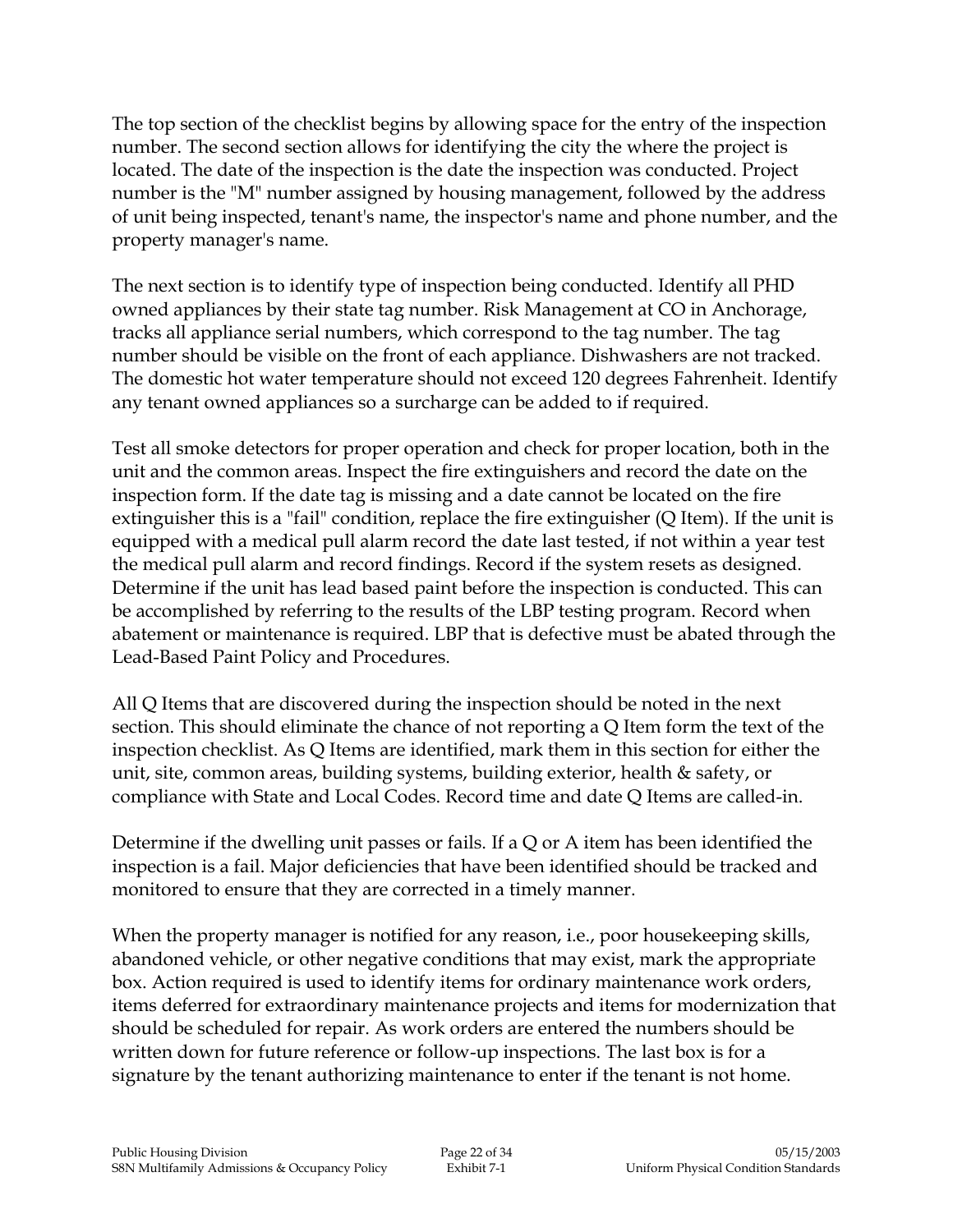Begin the inspection process by following the *UPCS Inspection Checklist* (form PM608) from room to room.

## 7.A Living Room

Upon entering the dwelling unit, observe the condition of the entry door, jamb, locks (including deadbolt), hardware, and weather stripping. Once inside, close the door and note if the door closes properly. Observe any light between the door and frame. Is the reveal uniform? Lock the door. Does the deadbolt work easily and secure properly? With the door shut and locked, grip the doorknob and pull. Does the lock hold?

Check the light switch. Does the light come on? Is the fixture complete - bulbs and globe? Wiggle the switch cover plate. Is it loose or cracked?

Use a circuit tester to test all electrical receptacles. Replace worn receptacles that will not hold the electrical tester in place. When an electrical cord falls halfway out, this creates a potentially dangerous situation, this is a fail condition. The receptacle must be replaced.

Open and close the windows. Do they work freely and lock properly? Windows must open, close, seal, and lock in winter conditions. If the window is on a second floor and will not lock it is a pass with comment. However, if there is access to the window from a lower roof, etc, it is a fail condition. Windows that are designed to open must be operable regardless of what story they are located, 1st, 2nd, 5th, etc., or it is a fail condition.

Is the glass broken, cracked, or missing? Are storm doors attached or missing? If the glass is cracked, but has no sharp edges, it passes. Sharp edges that could cut are a fail condition.

Inspect the screens if present and record any deficiencies.

Next, inspect the ceilings, walls, and floor conditions. Look at the ceiling for water stains. Inspect walls for soiled conditions, marks, holes, or cracks between the wall and ceiling. If there are small holes, i.e., less than 3" and not on an exterior wall, pass with comment. Document any damage that maintenance should repair so a work order can be generated later on.

Inspect any HVAC components present for condition and functionality.

Test all smoke detectors and record findings.

Record other health and safety hazards not previously noted in the living room.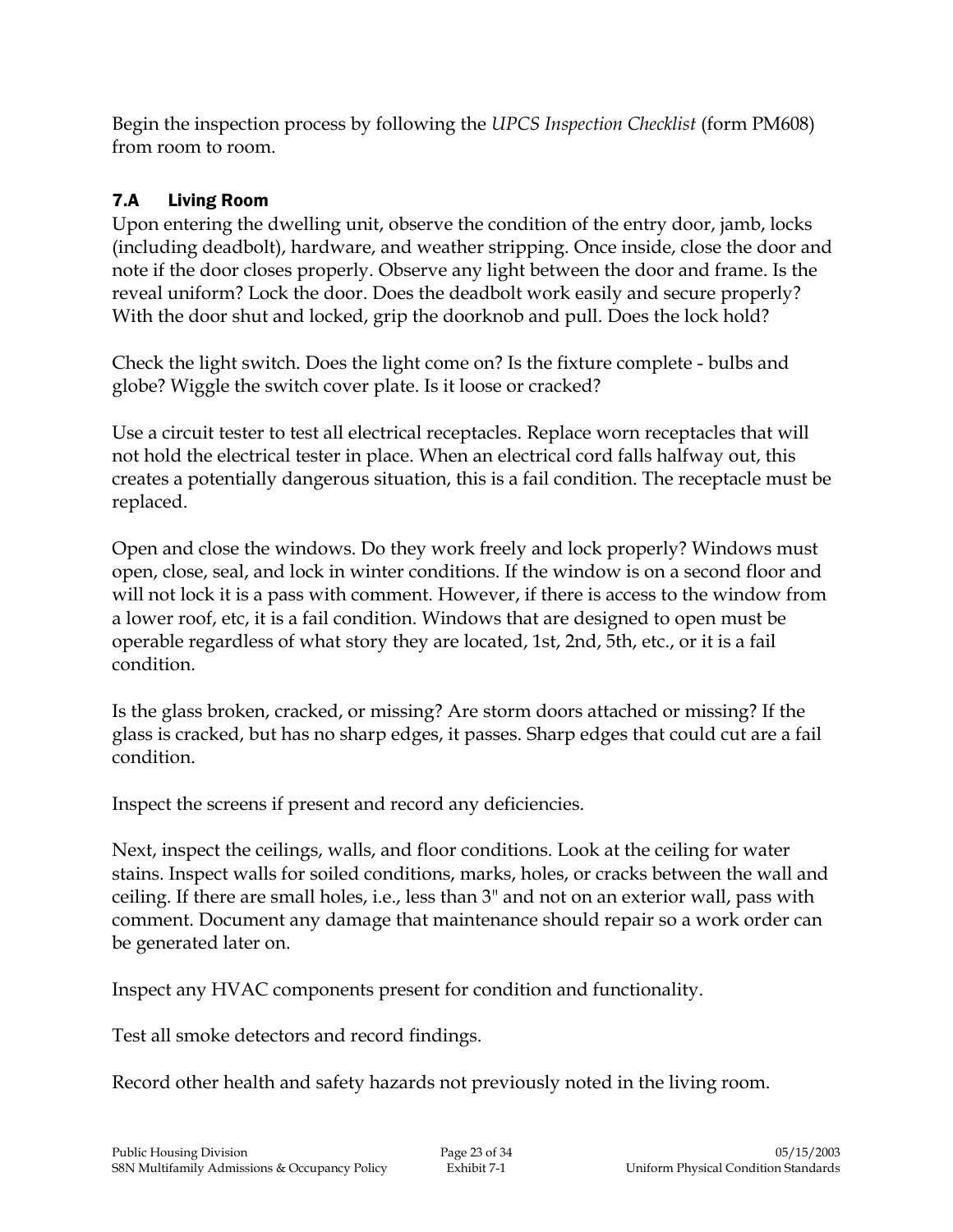#### 7.B Kitchen/Dining Room

Inspect all lighting fixtures, outlets, and switches for serviceability. GFI electrical receptacles are required within six feet of any sink. If not installed pass with comment.

Inspect any door systems and hardware for entry into or exit from the kitchen.

Inspect the condition of the window systems and hardware for easy operation and general condition.

Inspect screens if present and record any deficiencies.

Inspect walls, ceiling, and floor for deficiencies.

Inspect HVAC components for deficiencies.

Inspect the countertops, cabinets, and drawers condition and record as needed.

Inspect the plumbing for leaks and clogged drains by opening cabinets and inspect under the sink for leaks. Gently wiggle pipes and feel for water. Observe cabinet floor for stains or wet spots. When there is a garbage disposal, make sure the electrical cord is securely plugged in and that there is a cover on the receptacle box and it is not cracked. Are any hoses missing? If not, are they secure? Use a flashlight to look under and behind cabinets for evidence of insects or rodent infestation.

Use a thermometer to check hot water temperature. Water temperatures should not exceed 120 degrees.

Check the range/oven for proper operation. There should be a State I.D. tag installed on the front of the range. Turn on burners. All burners should be in working condition. If not, the range would fail. Comment on general condition, cleanliness, and broiler pan. Remove the burners and lift up the top of the stove on gas ranges. Inspect for cockroaches or mice droppings. Some tenants never clean this area which provides an excellent food source. Specifically inspect the oven gasket. When the gasket is on the door it will normally be white and soft. If it is hard and brittle feeling with scorch marks on the oven door or oven, this is a fail condition. When the gasket is around the oven opening it is usually a small rubber gasket. The gasket should be one piece with no breaks or tears in it. Again, look for scorch marks around oven or on the door. Scorch marks are caused by excessive amounts of heat escaping through breaks in the gasket.

Inspect gas connection, if a gas range has been installed, and the electrical receptacle, if electric range has been installed. Any necessary repairs shall be a priority.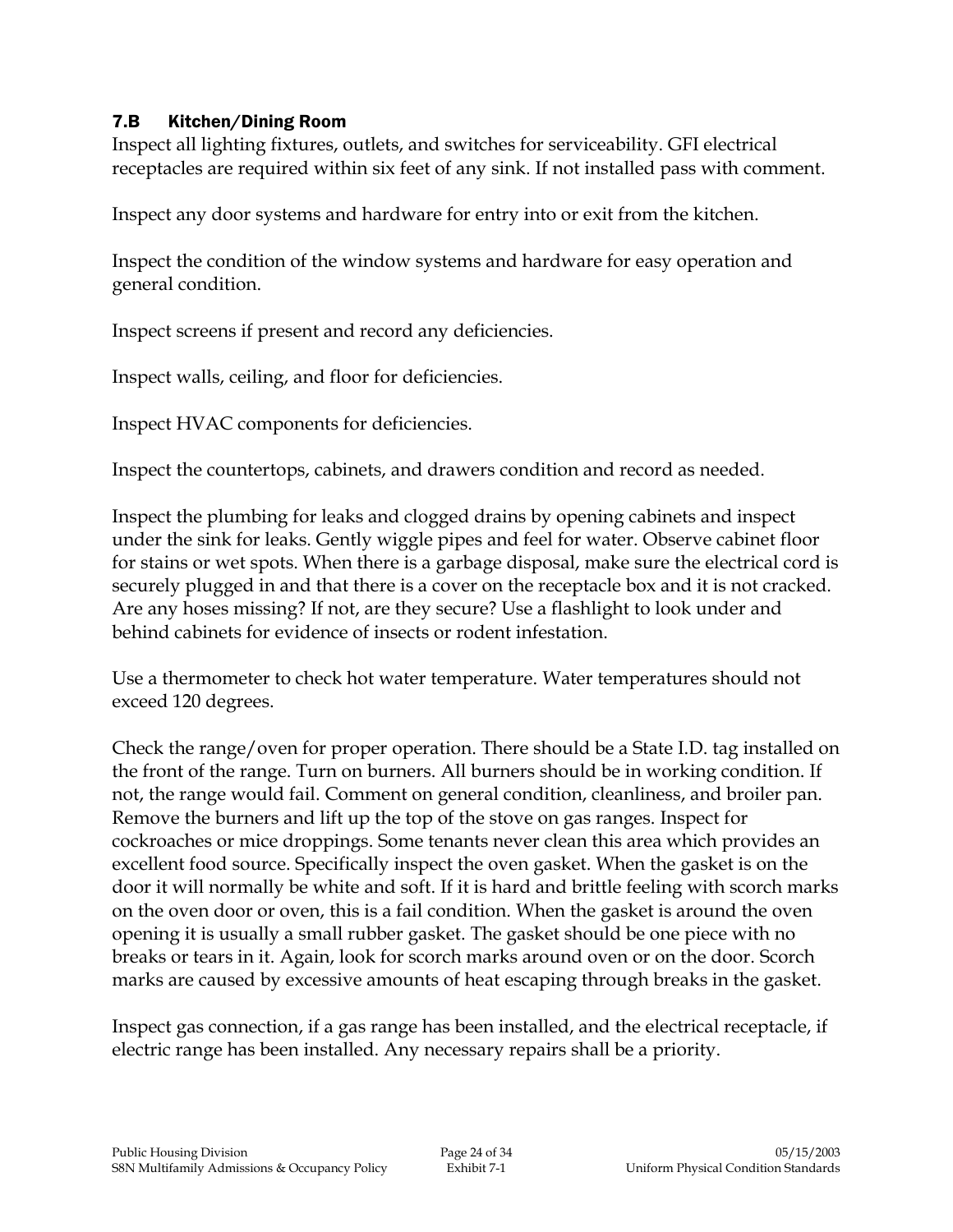The refrigerator should be checked by opening the door and physically touching an interior shelf. The freezer should be in good working condition without excess frost. Again, note the general condition, cleanliness, and any safety hazards. Inspect door seals. The door seal will often fail on the very bottom. Bend down and feel this section with your hand. If the refrigerator was designed to have a kick plate or grill at the bottom, be sure it is in place, with no sharp edges that could inflict injury. When possible, inspect the heat exchange coil on the back of the refer for excess dust build up. There should be a State I.D. tag installed on the front of the refrigerator.

Doors on the refrigerator should open into the kitchen and not into the wall or hallway. If this condition exists, the inspector should generate a work order to reverse the swing of the door. Inspect the cabinets, door hinges, countertops, etc. Look for signs of roaches, ants, or other bugs. If signs of infestation are present, this is a fail condition. Document and notify maintenance.

Inspect the dishwasher for operation and review the condition of the garbage disposal. Record deficiencies.

Inspect the exhaust hood for proper operation. Does the filter need replacing? Look up under the hood. If there is peeling paint, the exhaust hood should be replaced immediately. This is a serious condition, since the peeling paint can fall directly into food being cooked on the range below. Turn on exhaust motor and light to check for proper operation.

Is the fire extinguisher charged, sealed, and have either a date tag or a date stamp? The date cannot be more than one year old. Every six years fire extinguisher must be removed for approved maintenance. When removing the extinguisher for testing, it must be replaced with another extinguisher. When a fire extinguisher fails it is considered a Q item.

Record any other health and safety items found in the kitchen.

## 7.C Bath

Proceed to the bathroom, using the same inspection process.

All electrical receptacles in the bathroom must be GFI protected. This includes receptacles installed in light fixtures. Inspect all fixtures, switches, and outlets.

Inspect the bath door for proper operation and condition of door and hardware. Ensure the privacy lock set is in place.

Check the condition of window systems and hardware and record deficiencies.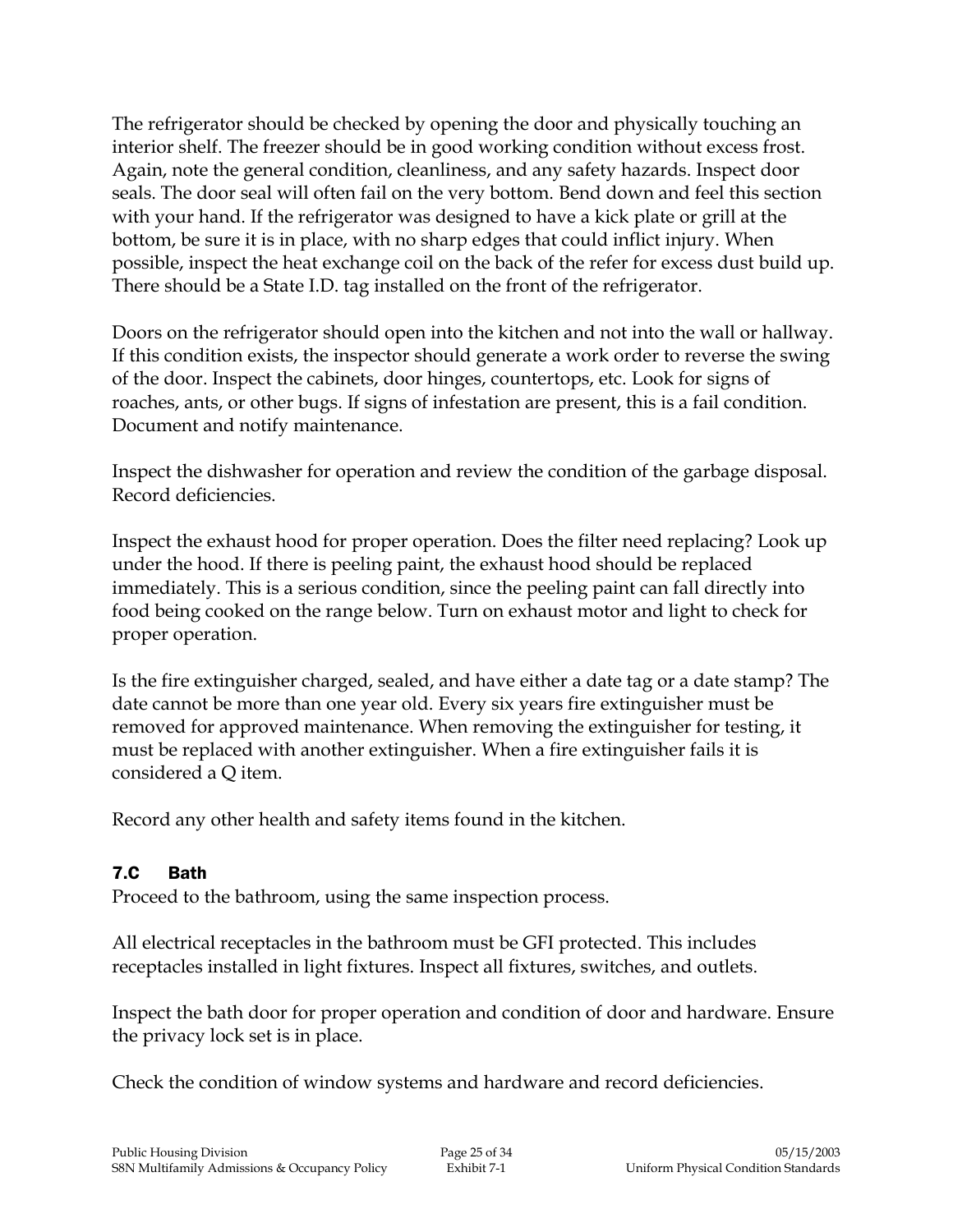Check the walls, ceiling, and floor conditions and record deficiencies.

Inspect HVAC components for condition and operation.

Inspect the condition of the countertops, drawers, and cabinets and record deficiencies.

Check the lavatory faucet (record water temperature on front page), basin, overflow, and pipes under the cabinet. If the sink has any large chips or rust spots, it should be replaced. However, small chips can be repaired.

Look for signs of clogged drains. Check for leaks or loose pipes. Valves should work properly. Minor leaks are pass with comment.

Inspect the tub and faucets. Look for leaks through the tub surround. Feel the floor in front of the tub for soft spots. Soft spots indicate a deteriorating sub floor that should be repaired. If caulking is defective, document the situation and have it replaced. Check the top and sides of the tub surround. Are they pulling away from the wall? Turn on the water and test the shower for leaks and water pressure. Check water temperature.

Look for mold in corners and at base of fixtures. Inspect toilet. Is it properly secured to floor? Flush toilet and look for signs of sewage leaking around base of toilet? If toilet leaks this is a Q item that must be repaired within 24 hours. Does it refill properly without continuously running? Check to see if the floor is soft around the toilet and in front of the tub.

Every bathroom must have proper ventilation. An electric exhaust fan, gravity vent to the exterior of the building, or a window that opens are acceptable means of ventilation. If none of these are present, the dwelling unit fails. If there is an exhaust fan in the ceiling, turn it on and let it run for a few minutes. If the fan makes excessive noise, replace it. Glazing (glass) located in the tub area must be safety glass if installed lower than 60 inches.

Record health and safety hazards in bath not previously recorded.

## 7.D Other Rooms Used for Living and Halls

Check the light switch. Does the light come on? Is the fixture complete - bulbs and globe? Wiggle the switch cover plate. Is it loose or cracked?

Use a circuit tester to test all electrical receptacles. Replace worn receptacles that will not hold the electrical tester in place. When an electrical cord falls halfway out, this creates a potentially dangerous situation, this is a fail condition. The receptacle must be replaced.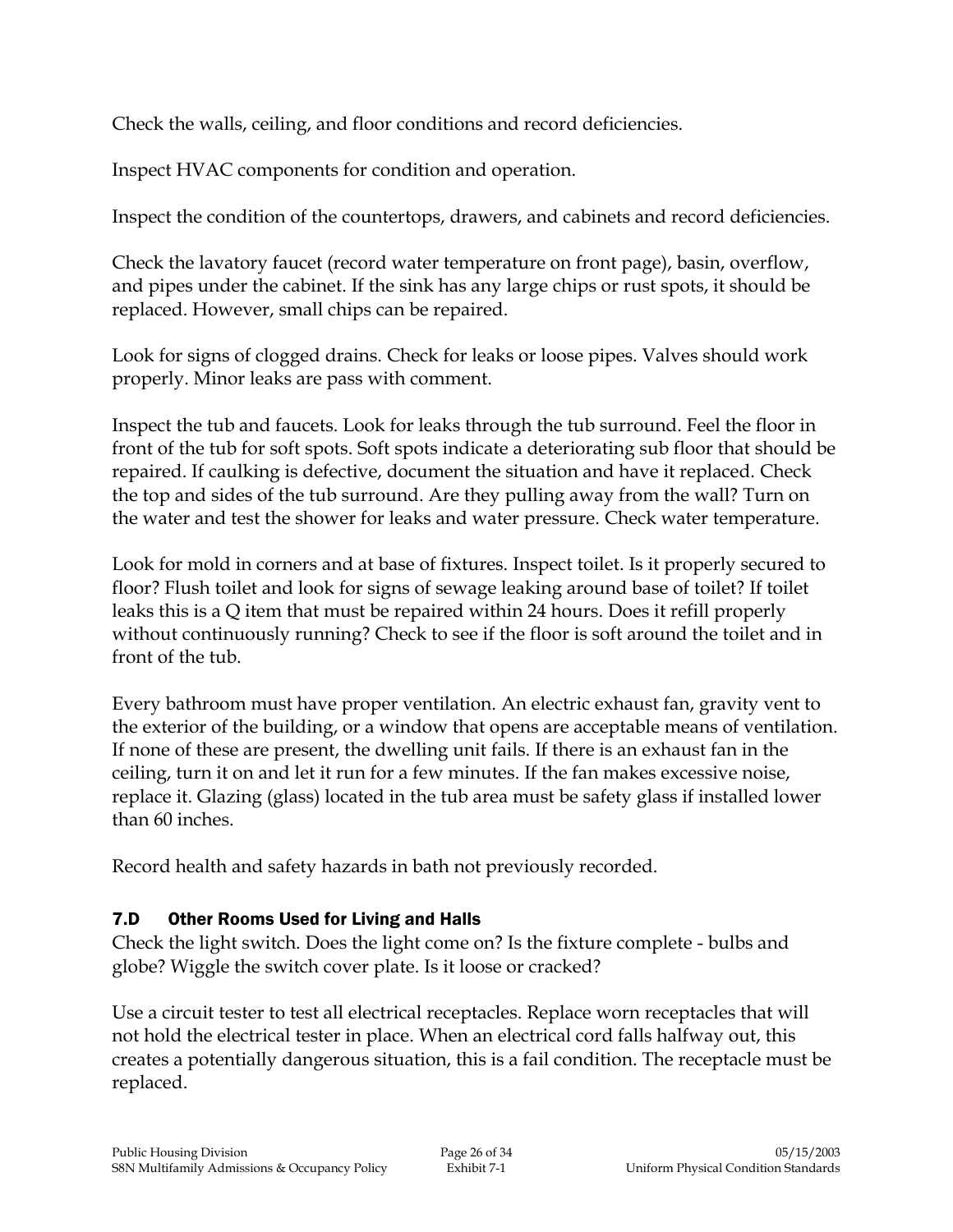Observe the condition of the entry door, jamb, and hardware. Once inside, close the door and note if the door closes properly. Observe any light between the door and frame. Is the reveal uniform? With the door shut, grip the doorknob and pull. Does the door hold?

Open and close the windows. Do they work freely and lock properly? Windows must open, close, seal, and lock in winter conditions. If the window is on a second floor and will not lock it is a pass with comment. However, if there is access to the window from a lower roof, etc, it is a fail condition. Windows that are designed to open must be operable regardless of what story they are located, 1st, 2nd, 5th, etc., or it is a fail condition. Is the glass broken, cracked, or missing?

Inspect the screens if present and record any deficiencies.

Next, inspect the ceilings, walls, and floor conditions. Look at the ceiling for water stains. Inspect walls for soiled conditions, marks, holes, or cracks between the wall and ceiling. If there are small holes, i.e., less than 3" and not on an exterior wall, pass with comment. Document any damage that maintenance should repair so a work order can be generated later on.

Inspect any HVAC components present for condition and functionality.

Inspect the hallway and test the smoke detector. If the smoke detector fails, repair or replace it immediately. Inspect floor, walls, and ceiling.

The electrical breaker box is usually located in the hallway. Touch the breaker box door with the back of hand before inserting finger in the pull ring. If hot (electrical short to panel door) call maintenance immediately. If not, open the door and inspect the breakers. They should be secure and not loose. When breakers are missing, this is a fail condition. A blank cover must be inserted in the opening. All circuit breakers must be identified in the breaker box.

Look for an attic access cover. If present, make sure access panel is properly in place. If not, warm moist air will escape into the attic and cause condensation that will damage insulation and form ice glaciers on the eaves of the roof.

#### 7.E Bedrooms (Repeat as necessary)

Inspect all bedrooms using the same routine established for the other rooms.

- 1. light switches, fixtures, and outlets
- 2. doors and hardware
- 3. windows
- 4. screens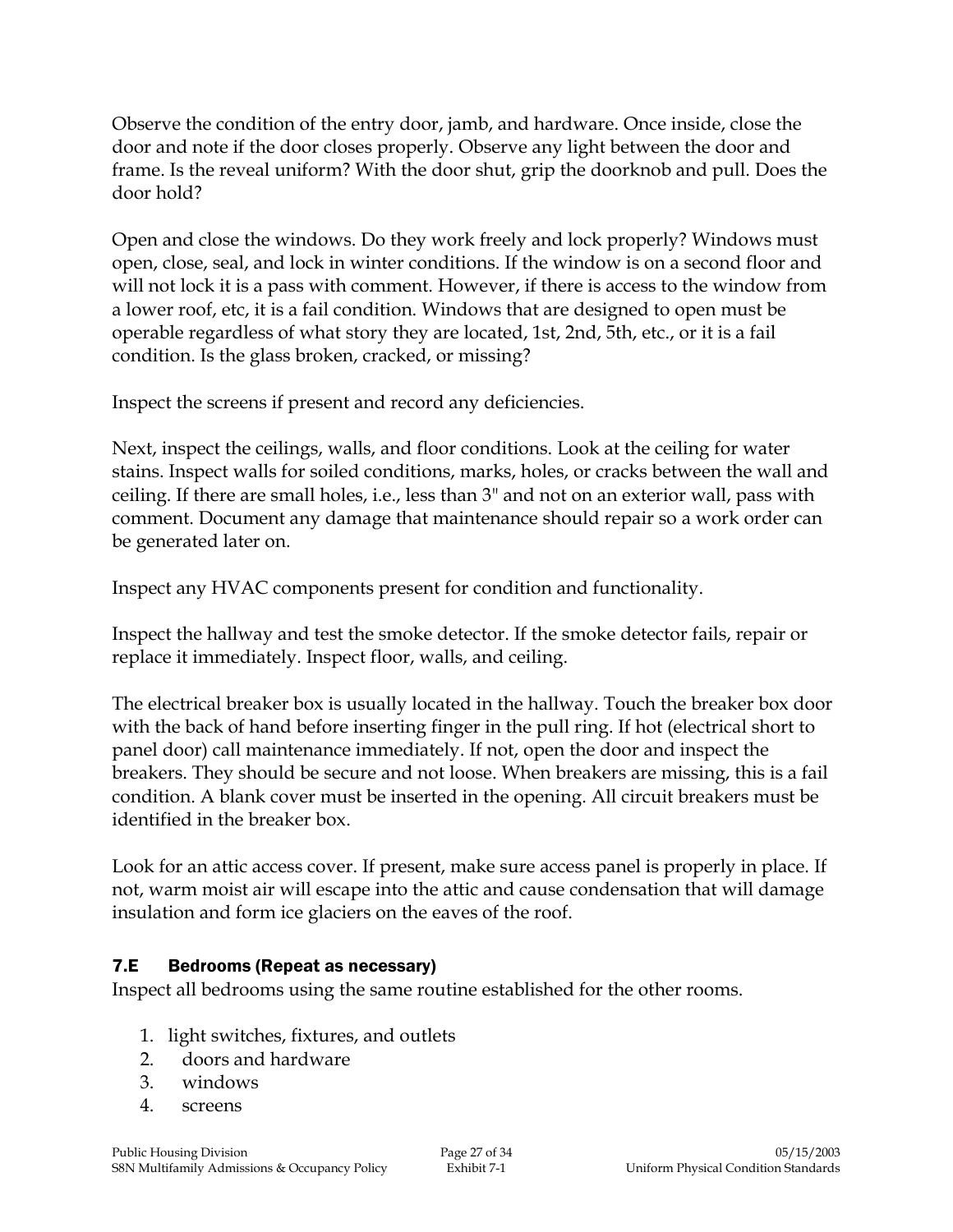- 5. walls, ceiling, and floor
- 6. HVAC components condition and operation
- 7. Smoke detectors
- 8. other health and safety hazards not previously recorded

Windows are a critical item in all bedrooms, and they must be fully operational or the dwelling unit fails. Necessary repairs must be completed within 24 hours. A bedroom window must freely open, close, seal, and lock. If the window does not open or lock it is a fail condition. Excessive ice buildup is also a fail condition. Thermopane windows that are fogged up between panes are a pass with comment and must be repaired.

Bedroom windows must have a minimum net clear opening of 5.7 square feet. Finished sill height shall not be more than 44 inches above the floor. Minimum window size is 20" wide by 41" high or 34" wide by 24" high. The window must open 90 degrees from the sill with no obstructions. If these conditions do not exist pass with comment. Any variance from these conditions should be identified and scheduled for modernization.

When inspecting bedrooms, note their location and circle appropriate boxes on the *UPCS Inspection Checklist* (form PM608), i.e., right/center/left and front/center/rear. Orientate yourself from the hallway. If the entry door into a bedroom is on the left, circle left in the first group. If the room is on the front of the building, i.e., from the entry door to the dwelling unit, circle "front" in the second group.

#### 7.F Patio/Porch/Balcony

Inspect patio/porch/balcony using the same routine established for the other rooms.

- 1. light switches, fixtures, and outlets
- 2. doors and hardware
- 3. windows
- 4. screens
- 5. walls, ceiling, and floor
- 6. other health and safety hazards not previously recorded

Additionally, inspect condition of any installed gates and record their condition.

#### 7.G Building Exterior

Inspect the building exterior using the same routine established for the other rooms.

- 1. light switches, fixtures, and outlets
- 2. doors and hardware
- 3. windows
- 4. screens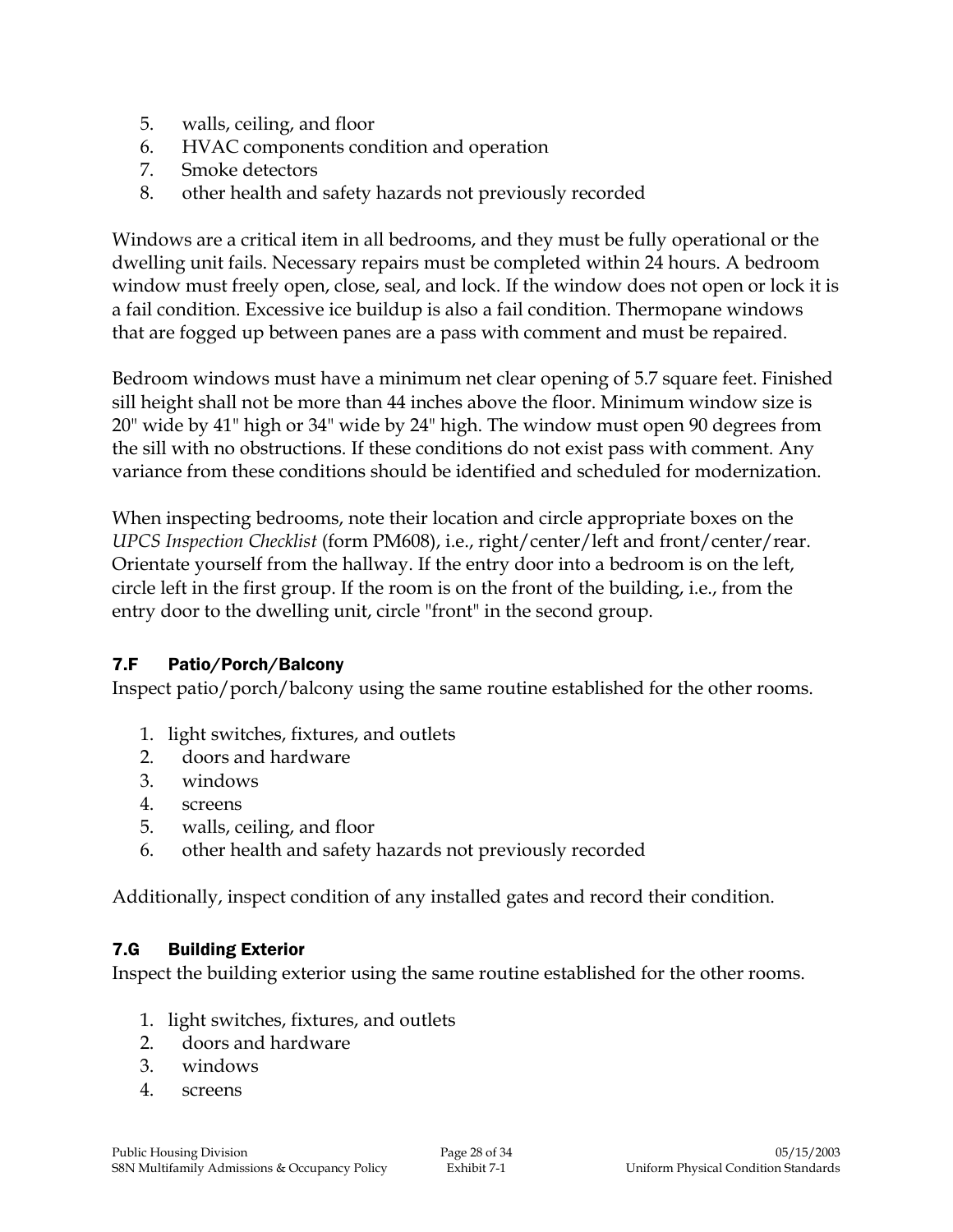- 5. walls and decking
- 6. fire escapes for blocked or missing components
- 7. foundation cracks, leaks, or spalling
- 8. visible HVAC components for rust, missing, misalignment, etc.
- 9. roof for leaks, missing shingles, gutter or downspout, damaged vents, ponding, damaged soffits/fascia, damaged membrane
- 10. other health & safety hazards associated with the building exterior

### 7.H Building Systems

Inspect the building systems as follows

- 1. call-for-aid operation and reset
- 2. sprinkler heads missing or covered with paint
- 3. fire extinguisher missing or damaged
- 4. smoke/heat detectors missing or damaged
- 5. HVAC equipment for proper operation and maintenance, water or fuel leaks, corrosion, and other items discovered
- 6. domestic water (hot  $\&$  cold) leaks, misalignment of flue, missing pressure relief valve drain, corrosion on chimney, or things that make it unsafe or inoperable
- 7. electrical system for blockage to panel, burnt breakers, evidence of leaks or corrosion, frayed wiring, missing breakers, or missing covers
- 8. sanitary system for broken/leaking/clogged pipes and drains
- 9. missing drain covers
- 10. emergency power unit components not functioning
- 11. other health & safety hazards associated with the building systems

On the way out, inspect the water heater and heating equipment. Inspect fuel lines or gas lines for leaks. Gas lines should be hard plumbed, if installed in a common area where tenants have access, or a security fence built around boiler and water heater. Check hot water heater for pressure relief valve and discharge line to extend to within 6" of the floor. An earthquake safety bracket is required to secure the water heater to the wall. Appropriate combustion air must be provided.

#### 7.I Unit Systems

Inspect the unit systems as follows

- 1. call-for-aid operation and reset
- 2. sprinkler heads missing or covered with paint
- 3. fire extinguisher missing or damaged
- 4. smoke/heat detectors missing or damaged
- 5. HVAC equipment for proper operation and maintenance, water or fuel leaks, corrosion, and other items discovered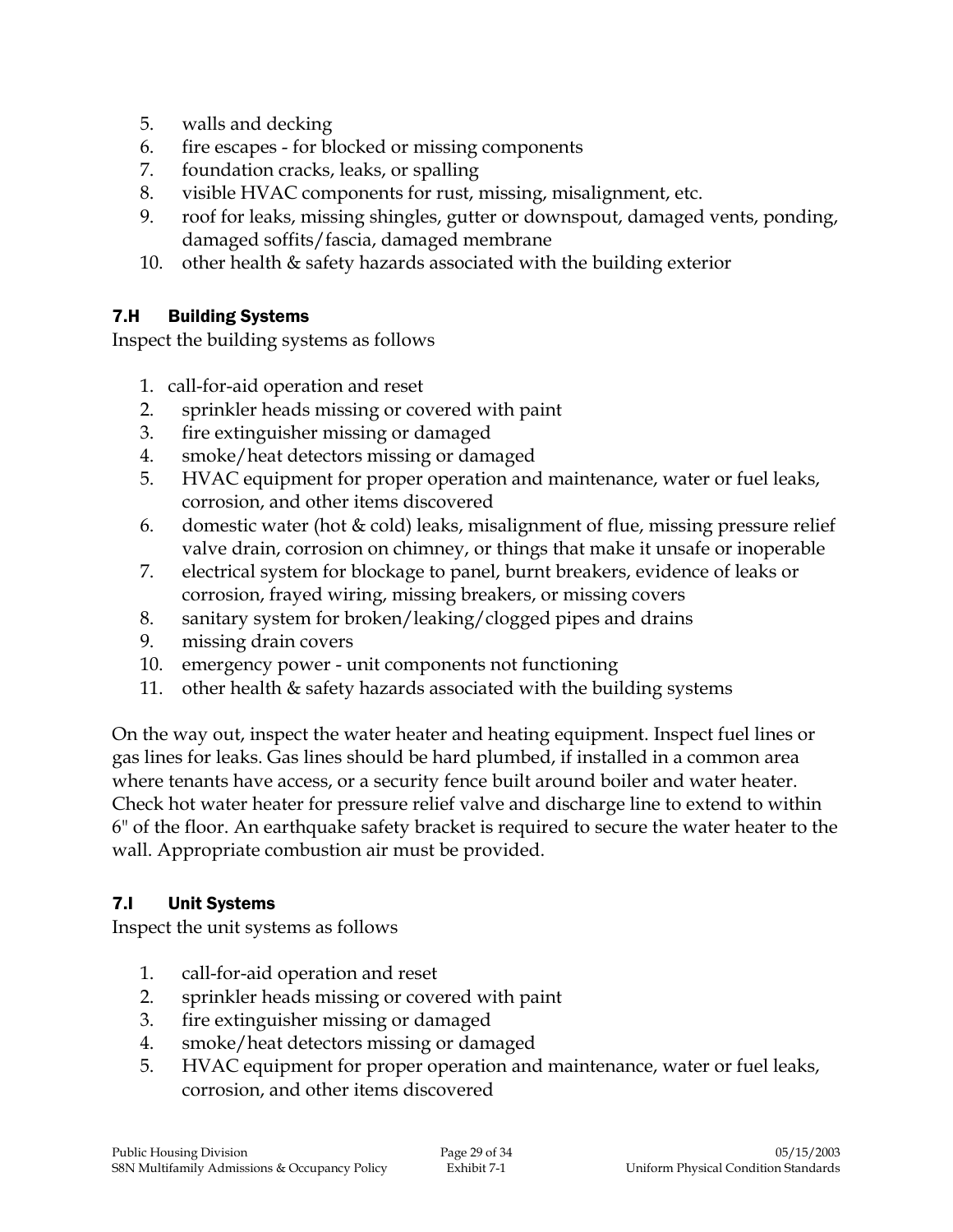- 6. domestic water (hot  $\&$  cold) leaks, misalignment of flue, missing pressure relief valve drain, corrosion on chimney, or things that make it unsafe or inoperable
- 7. electrical system for blockage to panel, burnt breakers, evidence of leaks or corrosion, frayed wiring, missing breakers, or missing covers
- 8. sanitary system for broken/leaking/clogged pipes and drains
- 9. missing drain covers
- 10. emergency power unit components not functioning
- 11. other health & safety hazards associated with the building systems

On the way out, inspect the water heater and heating equipment. Inspect fuel lines or gas lines for leaks. Gas lines should be hard plumbed, if installed in a common area where tenants have access, or a security fence built around boiler and water heater. Check hot water heater for pressure relief valve and discharge line to extend to within 6" of the floor. An earthquake safety bracket is required to secure the water heater to the wall. Appropriate combustion air must be provided.

## 7.J Common Areas

Inspect common areas as follows:

- 1. light switches, fixtures, and outlets
- 2. doors and hardware
- 3. windows
- 4. screens
- 5. walls, ceiling, and floor
- 6. HVAC components condition and operation
- 7. Smoke detectors
- 8. other health and safety hazards not previously recorded

Check the light switch. Does the light come on? Is the fixture complete - bulbs and globe? Wiggle the switch cover plate. Is it loose or cracked?

Use a circuit tester to test all electrical receptacles. Replace worn receptacles that will not hold the electrical tester in place. When an electrical cord falls halfway out, this creates a potentially dangerous situation, this is a fail condition. The receptacle must be replaced.

Observe the condition of the entry door, jamb, and hardware. Once inside, close the door and note if the door closes properly. Observe any light between the door and frame. Is the reveal uniform? With the door shut, grip the doorknob and pull. Does the door hold?

Open and close the windows. Do they work freely and lock properly? Windows must open, close, seal, and lock in winter conditions. If the window is on a second floor and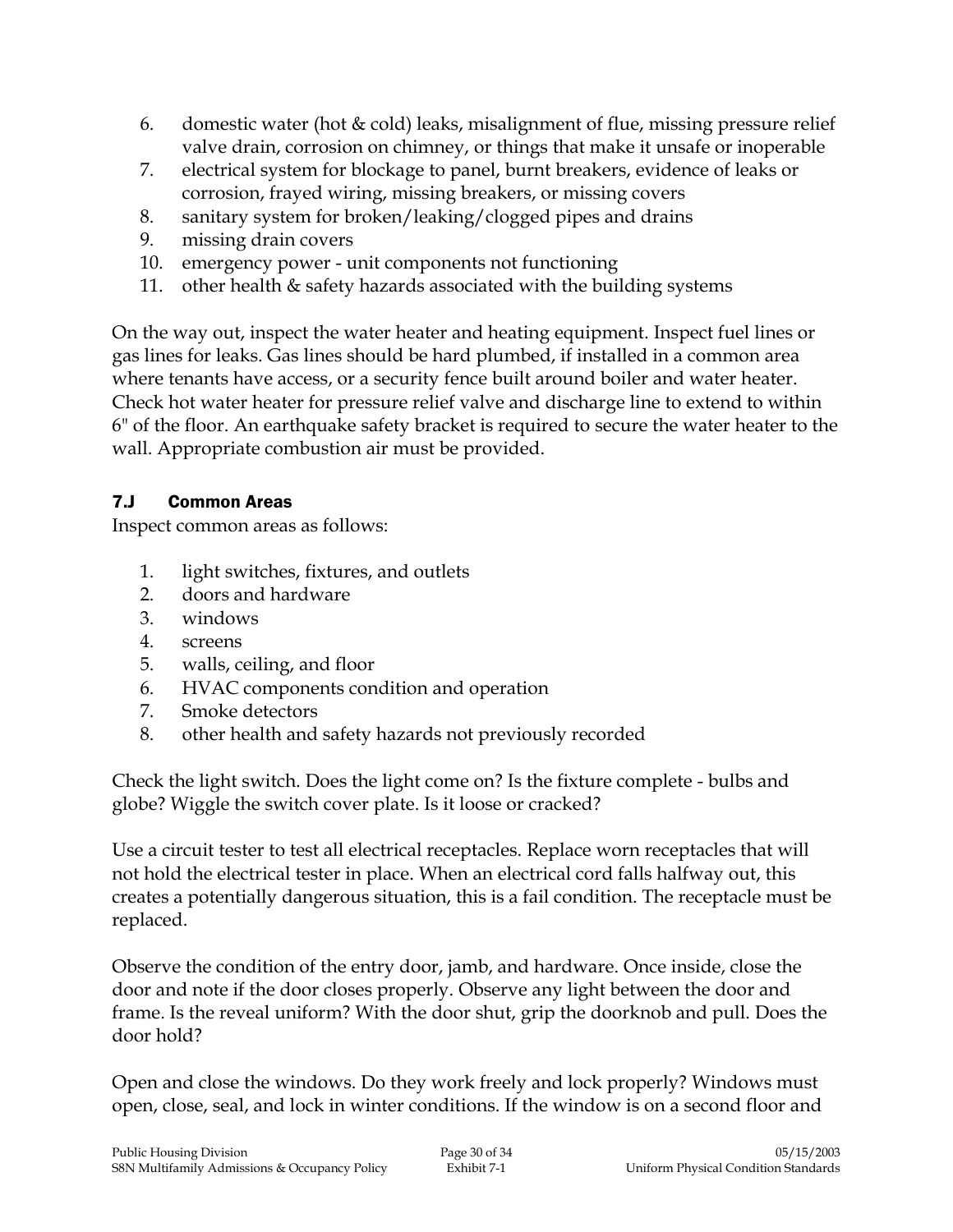will not lock it is a pass with comment. However, if there is access to the window from a lower roof, etc, it is a fail condition. Windows that are designed to open must be operable regardless of what story they are located, 1st, 2nd, 5th, etc., or it is a fail condition. Is the glass broken, cracked, or missing?

Inspect the screens if present and record any deficiencies.

Next, inspect the ceilings, walls, and floor conditions. Look at the ceiling for water stains. Inspect walls for soiled conditions, marks, holes, or cracks between the wall and ceiling. If there are small holes, i.e., less than 3" and not on an exterior wall, pass with comment. Document any damage that maintenance should repair so a work order can be generated later on.

Inspect any HVAC components present for condition and functionality.

Inspect the hallway and test the smoke detector. If the smoke detector fails, repair or replace it immediately. Inspect floor, walls, and ceiling.

The electrical breaker box is usually located in the hallway. Touch the breaker box door with the back of hand before inserting finger in the pull ring. If hot (electrical short to panel door) call maintenance immediately. If not, open the door and inspect the breakers. They should be secure and not loose. When breakers are missing, this is a fail condition. A blank cover must be inserted in the opening. All circuit breakers must be identified in the breaker box.

Look for an attic access cover. If present, make sure access panel is properly in place. If not, warm moist air will escape into the attic and cause condensation that will damage insulation and form ice glaciers on the eaves of the roof.

Inspect stairs for items that may cause a tripping hazard and make sure handrails are present. Handrails must be 34"-38" above nose of tread and 1.5" minimum and 2" maximum diameter. A 2x6 installed for a handrail is not acceptable. Guard rail with vertical uprights must be spaced so a 4" sphere cannot pass between them. Guard rails must be at least 42" in height. If not, pass with comment. Make sure fire exits, hallways, and elevators are in good condition. Inspect the exterior for condition of paint. Inspect the eaves and fascia. Do they need repair or painting? Peeling paint is a fail condition. See section on LBP for abatement procedures. All glazing within a 24 inch arch of a door or within five feet of the bottom or top of stairways, including landings, and where bottom edge is less than 60 inches above an adjacent walking surface, shall be safety glass. All safety glazing material must be identified by a permanent label.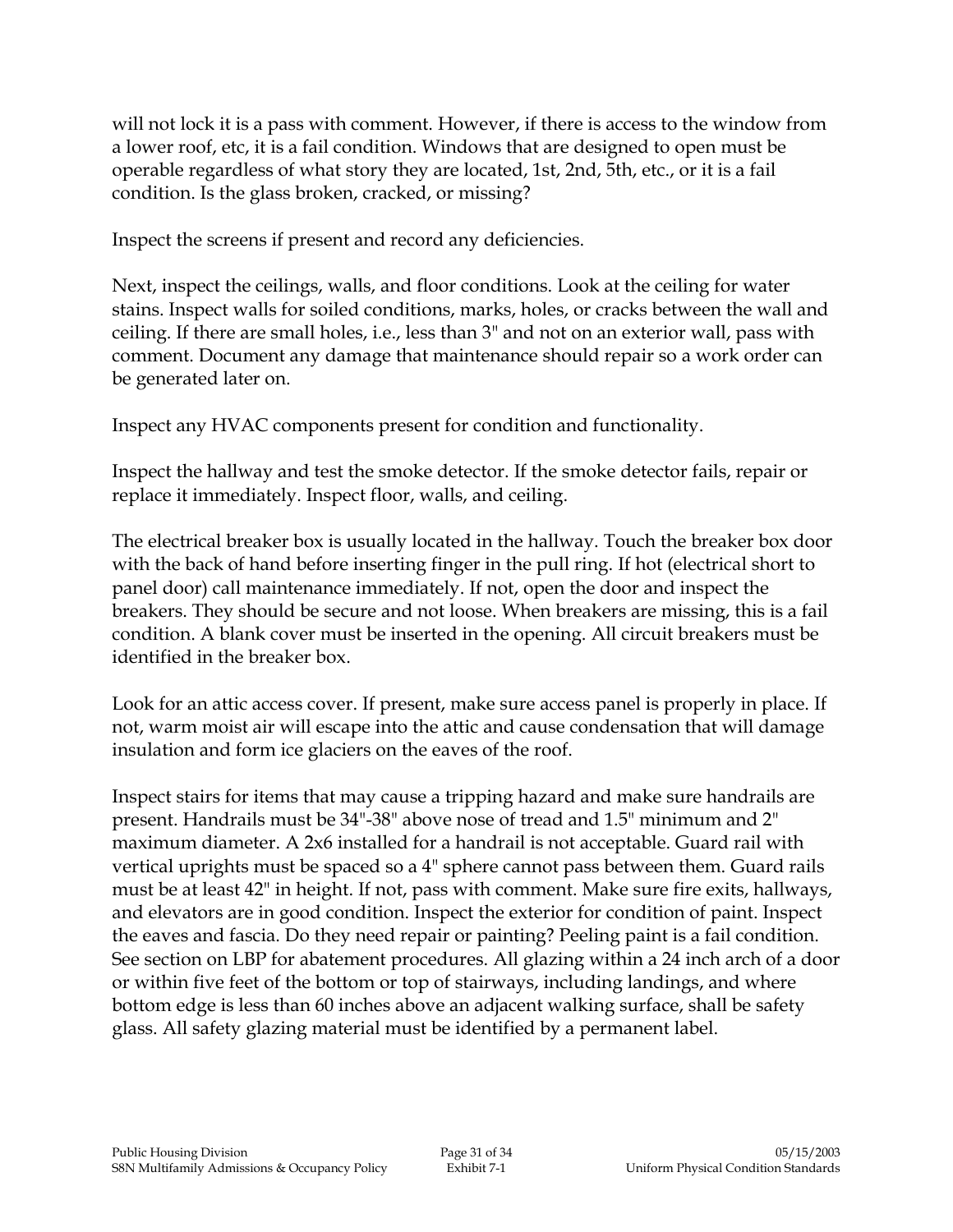### 7.K Site

Inspect the site as follows:

- 1. inspect fencing & retaining walls for damaged or missing items
- 2. inspect grounds for erosion, over grown/penetrating vegetation, and ponding/rutting
- 3. inspect the lighting for broken or nonfunctioning fixtures
- 4. mailboxes and project signs damaged or missing
- 5. market appeal -- graffiti and litter
- 6. parking lots/drives/walks/steps for cracks, spalling, ponding, potholes, loose materials, settlement, or heaving
- 7. play areas & equipment for damage, broken equipment or deteriorated play area
- 8. refuse disposal for broken/damaged enclosure or inadequate storage space
- 9. storm drainage for damaged or obstruction

### 7.L Health & Safety (not previously listed)

Inspected items not previously listed

- 1. air quality -- mold/mildew observed or gas or sewer odor detected
- 2. electrical hazards -- exposed wiring, open panels, water leaks on or near electrical equipment or panel
- 3. flammable materials improperly stored
- 4. garbage and debris indoors or out
- 5. handrails missing or broken
- 6. hazards -- tripping, sharp edges, or other
- 7. infestation -- insects/mice/vermin
- 8. other

#### 7.M Summary (Optional)

Make any additional written comments on the inspection summary page.

## 7.N Questions for Tenant (Optional

Quiz the tenant if willing and record their observations.

## 8. State and Local Codes

The physical condition standards do not supersede or preempt State and local codes for building and maintenance with which HUD housing must comply. HUD housing must continue to adhere to these codes beyond our Standard.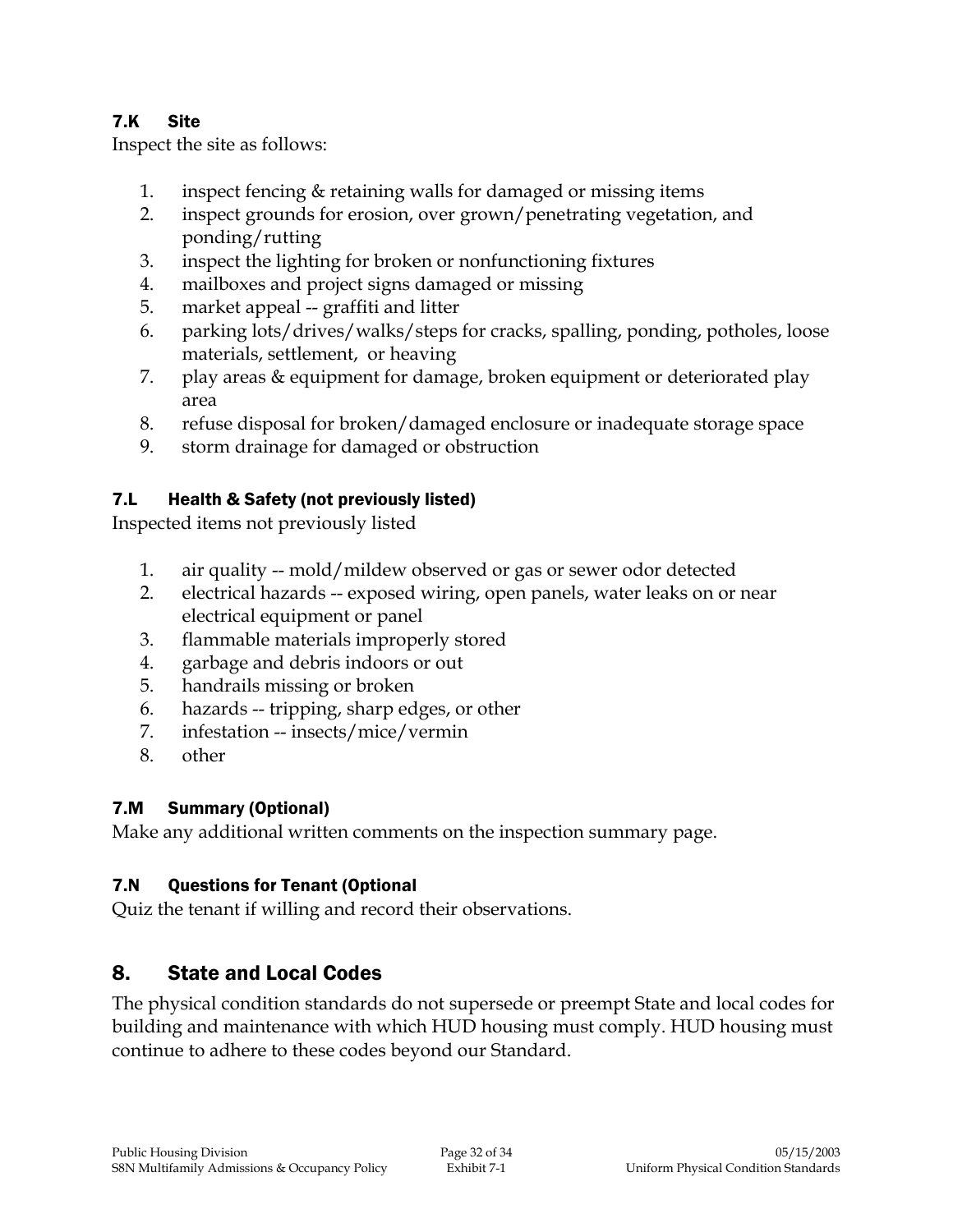## 9. Duties, Responsibilities, and Qualifications of the Inspector

It is the duty of the inspector to ensure UPCS compliance adherence to the UPCS Checklist. Inspectors shall report housekeeping concerns to the property manager and maintenance concerns to maintenance personnel. A Property Manager Alert Form shall be used to report tenant abuse to property.

## 10. Scheduling Inspections

UPCS Annual inspections shall be ideally scheduled during the tenant's move-in month. The schedule shall be furnished by the CCS Inspection Module Manager on a monthly basis. The month of inspection will change should the tenant vacate and move in to another unit, thus changing the move-in date.

A Unit Report has been developed for scheduling UPCS inspections. This report can be accessed from CCS Tenant Accounting.

## 11. Work Orders

Work orders are generated from inspections, maintenance staff, and tenants. The priority at which maintenance responds depends upon the type of work to be performed. There are five levels of priority, based on service categories. The following is a list of those categories and the maximum amount of time allowed for repairs.

## 11.A Level  $I - Q$

UPCS emergency situations have the highest priority level of all maintenance-related work items and must be abated within 24 hours. Q items are identified only from annual inspections.

## 11.B Level  $I - E$

Emergency work must be abated within 24 hours. E items are identified from sources outside of the annual inspection.

In order to classify a situation as an emergency, staff must determine if the situation meets one or both of the following tests:

- $\triangleright$  The situation poses a serious health or life-threatening situation to residents or staff and/or
- $\triangleright$  A condition exists which will cause serious structural or systems damage to property if not addressed within a 24-hour period.